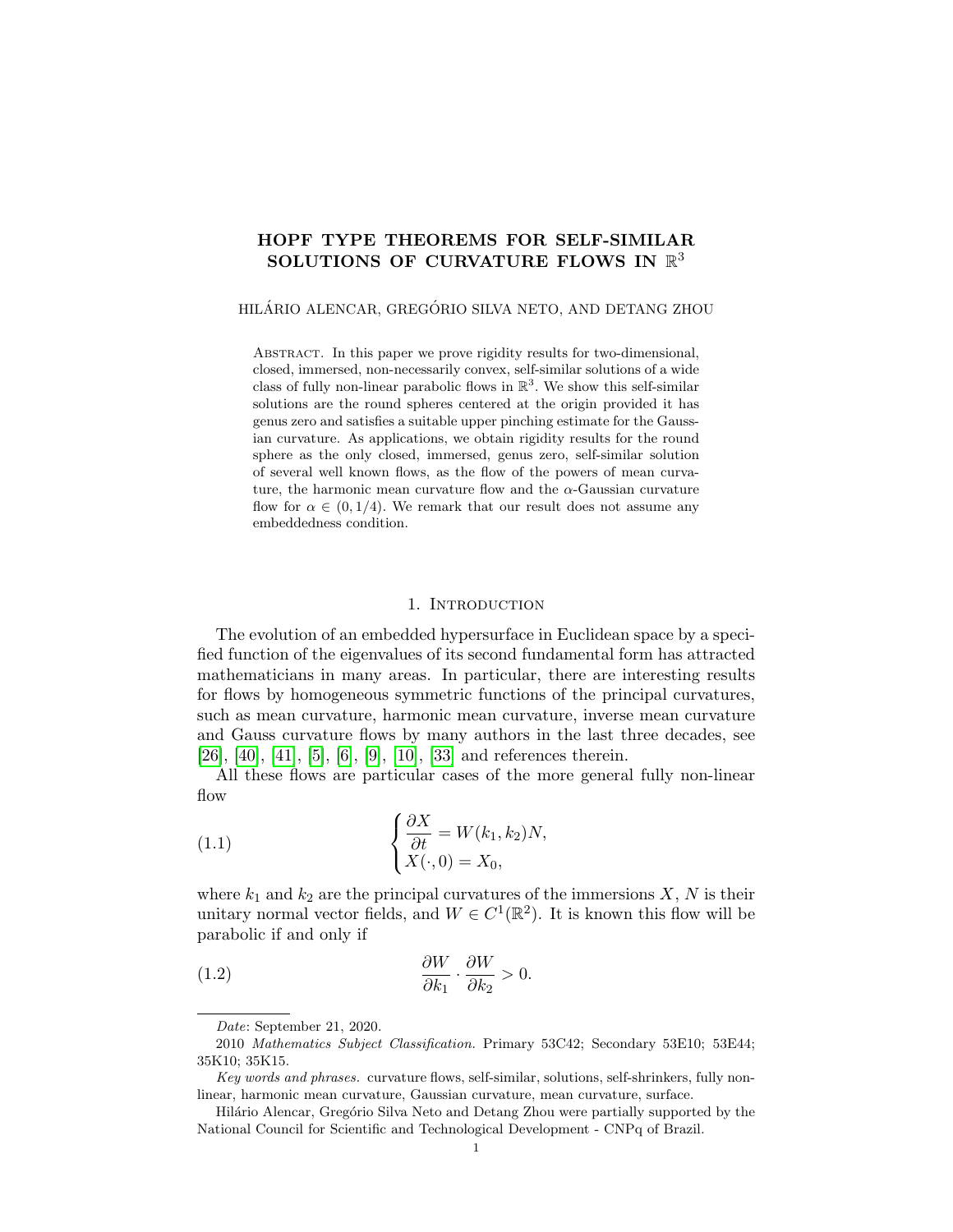We will use a particular combination of  $k_1$  and  $k_2$  which will become apparent later. A flow is said to be contracting if  $W \geq 0$ , and expanding if  $W \leq 0$ . A stationary solution of a classical curvature flow is a W-surface (Weingarten surface), satisfying the equation  $W = 0$ . While nonround Weingarten spheres exist (for example, Hopf spheres, see [\[32\]](#page-21-4)), many results state that the only Weingarten spheres satisfying some particular relation are round (cf Chern [\[16\]](#page-20-4)). We would like to mention that Rosenberg and Sa Earp [\[34\]](#page-21-5) obtained examples of special W-surfaces near any Wente torus or any Kapouleas examples of surfaces with constant mean curvature.

In this paper, we will address to immersions  $X : \Sigma \to \mathbb{R}^3$  which are solutions of the second order partial differential equation

<span id="page-1-0"></span>(1.3) 
$$
W(k_1, k_2) = -\lambda \langle X, N \rangle, \ \lambda \in \mathbb{R},
$$

where  $k_1$  and  $k_2$  are the principal curvatures of the immersion, N is its unitary normal vector field, and  $W \in C^1(\mathbb{R}^2)$ .

If W is a homogeneous function of degree  $\beta > 0$ , i.e.,  $W(ak_1, ak_2) =$  $a^{\beta}W(k_1, k_2)$ ,  $a > 0$ , then the solutions of [\(1.3\)](#page-1-0) are the self-similar solutions of the flow  $(1.1)$ . Equation  $(1.3)$  generalizes the mean curvature self-shrinker equation and will also describe the self-similar solutions of a large class of curvature flows, as the Gaussian curvature flow, the harmonic mean curvature flow, among others.

Changing the variables  $x_1 = k_1 + k_2$  and  $x_2 = (k_1 - k_2)^2$  we can write

$$
(1.4) \quad W(k_1, k_2) = \Psi(x_1, x_2) = \Psi(k_1 + k_2, (k_1 - k_2)^2) = \Psi(H, H^2 - 4K),
$$

where  $K = k_1 k_2$  is the Gaussian curvature of the immersion X and  $H =$  $k_1 + k_2$  is its mean curvature. Therefore, the equation [\(1.3\)](#page-1-0) becomes

<span id="page-1-3"></span>
$$
\Psi(H, H^2 - 4K) = -\lambda \langle X, N \rangle, \ \lambda \in \mathbb{R}.
$$

The main result of this paper is the following

<span id="page-1-2"></span>**Theorem 1.1.** Let  $X : \Sigma \to \mathbb{R}^3$  be a closed, immersed surface of genus zero satisfying

(1.5) 
$$
\Psi(H, H^2 - 4K) = -\lambda \langle X, N \rangle, \ \lambda \in \mathbb{R},
$$

where  $\Psi : \mathbb{R} \times [0, +\infty) \to \mathbb{R}$  is a  $C^1$  function satisfying  $\frac{\partial \Psi}{\partial x_1} \neq 0$ . If there exists a real number  $\varepsilon > 0$  such that

(1.6) 
$$
K \leq \frac{1}{4} \left[ 1 - \varepsilon \lambda^2 \left( \|X\|^2 - \langle X, N \rangle^2 \right) \right] H^2,
$$

then  $X(\Sigma)$  is a round sphere centered at the origin and radius satisfying the equation

<span id="page-1-1"></span>
$$
\lambda R = \Psi\left(\frac{2}{R}, 0\right).
$$

A number of remarks are listed here.

Remark 1.1. The hypothesis [\(1.6\)](#page-1-1) of Theorem [1.1](#page-1-2) is necessary. In fact, in the Section [3,](#page-15-0) we prove that, if there exists non-spherical genus zero rotational surface which is the solution of  $(1.5)$ , then  $(1.6)$  does not hold.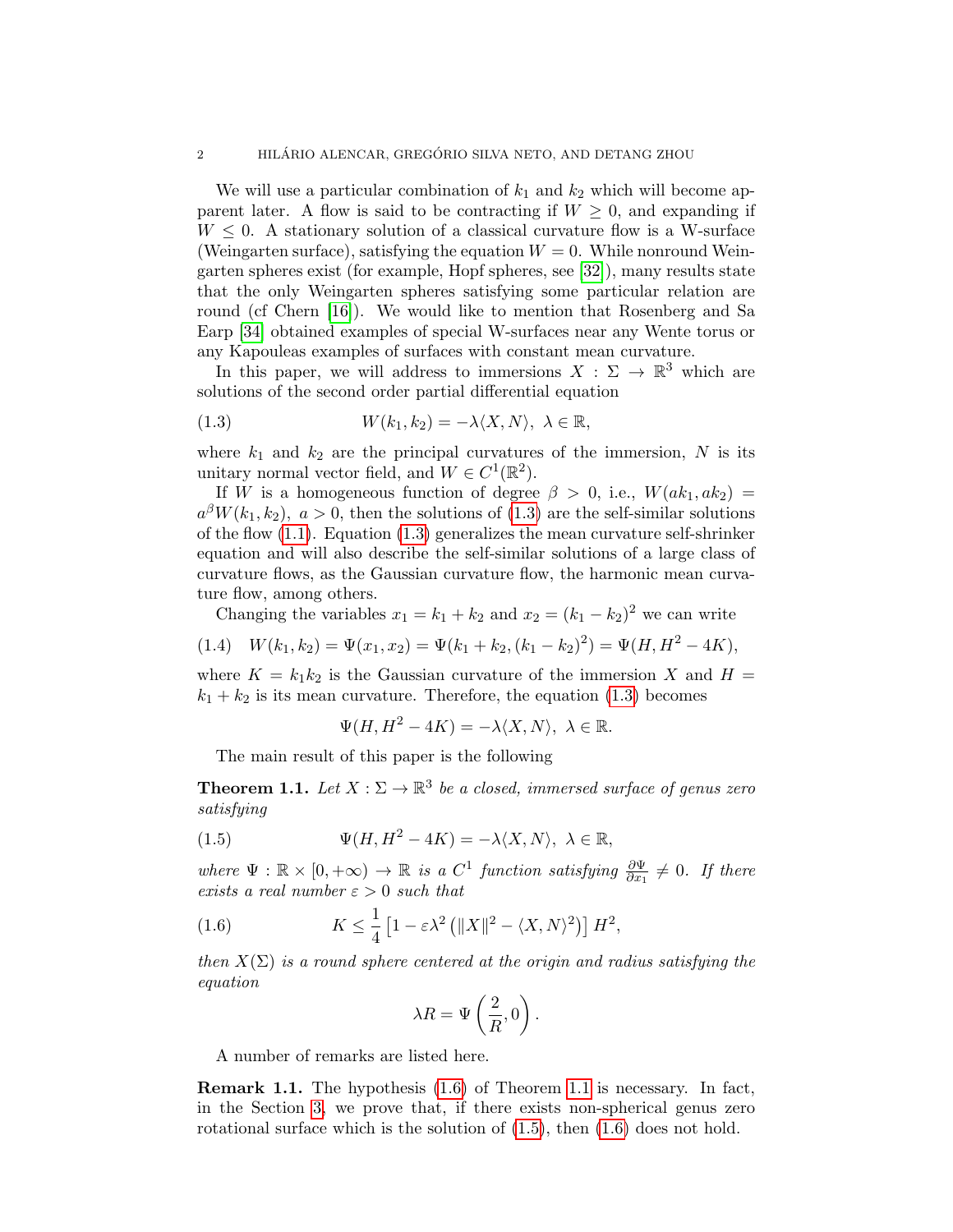**Remark 1.2.** Notice that the equation  $\lambda R = \Psi\left(\frac{2}{R}\right)$  $\frac{2}{R}$ , 0) may have no solution for some  $\Psi$  and  $\lambda$ . In this case of non existence of solutions, Theorem [1.1](#page-1-2) is considered as a non-existence result.

Remark 1.3. Recall that a W-surface is called special if the relation between the principal curvatures can be written in the form  $\Psi(H, H^2-4K) = 0$ with  $\frac{\partial \Psi}{\partial x_1} \neq 0$  at every umbilic point. The Chern-Hartman-Winter's theorem (see [\[31\]](#page-21-6) and [\[16\]](#page-20-4)) says that that if a closed orientable surface  $\Sigma$  of genus zero is a special W-surface of class  $C^2$ , then  $\Sigma$  is a sphere. This improves a theorem of H. Hopf, by removing the analyticity assumptions. Theorem [1.1](#page-1-2) recovers the Chern-Hartman-Winter's theorem for special Weingarten surfaces by taking  $\lambda = 0$ .

The class of surfaces satisfying [\(1.6\)](#page-1-1) contains all the closed surfaces under the pinching condition

$$
K \le \frac{1}{4}(1-\delta)H^2, \ \forall \delta > 0.
$$

In fact, for given  $\delta > 0$ , choose  $\varepsilon \leq \frac{\delta}{\lambda^2 \sup_{\Sigma} (||X||^2 - \langle X, N \rangle^2)}$ . Notice that the supremum exists since  $\Sigma$  is assumed to be closed. Since the sphere is not contained in this class we obtain the following non existence result.

**Corollary 1.1.** There is no closed, immersed solution  $X : \Sigma \to \mathbb{R}^3$  of [\(1.5\)](#page-1-3) with genus zero, such that  $\frac{\partial \Psi}{\partial x_1} \neq 0$ , and

(1.7) 
$$
K \leq \frac{1}{4}(1-\delta)H^2,
$$

for every  $\delta > 0$ .

Remark 1.4. We can compare Theorem [1.1](#page-1-2) with the results of obtained by McCoy, see [\[33\]](#page-21-3), Theorem 1.3, p. 320, and Guilfoyle and Klingenberg, see [\[29\]](#page-21-7), Theorem 4.7, p. 353. The result of [\[33\]](#page-21-3) holds for higher dimensions and for non-convex surfaces and requires more restrictions than Theorem [1.1.](#page-1-2) The result of [\[29\]](#page-21-7) requires that the surface is convex, among other conditions over the derivatives of  $\Psi$ .

**Remark 1.5.** The function  $W(k_1, k_2)$  is homogeneous of degree  $\beta \in \mathbb{R}$ , if and only if the function  $\Psi$  satisfies

(1.8) 
$$
\Psi(ax_1, a^2x_2) = a^{\beta} \Psi(x_1, x_2), \ a > 0.
$$

By an abuse of notation, we will call  $\Psi$  a homogeneous function of degree  $\beta \in \mathbb{R}$  if  $\Psi$  satisfies [\(1.8\)](#page-2-0).

If  $\Psi$  is homogeneous of degree  $\beta \neq -1$  with  $\Psi(1,0) > 0$ , and  $\lambda > 0$ , then the radius of the sphere of Theorem [1.1](#page-1-2) is given by

<span id="page-2-0"></span>
$$
R = \left[\lambda^{-1}2^{\beta}\Psi(1,0)\right]^{\frac{1}{\beta+1}}
$$

.

Remark 1.6. In [\[25\]](#page-21-8), Theorem 1.12, p .3, Gao, Li and Ma proved that a strictly convex surface satisfying the equation  $F(k_1, \ldots, k_n)+C = -\lambda \langle X, N \rangle$ is a sphere, where  $k_1, \ldots, k_n$  are the principal curvatures of surface, provided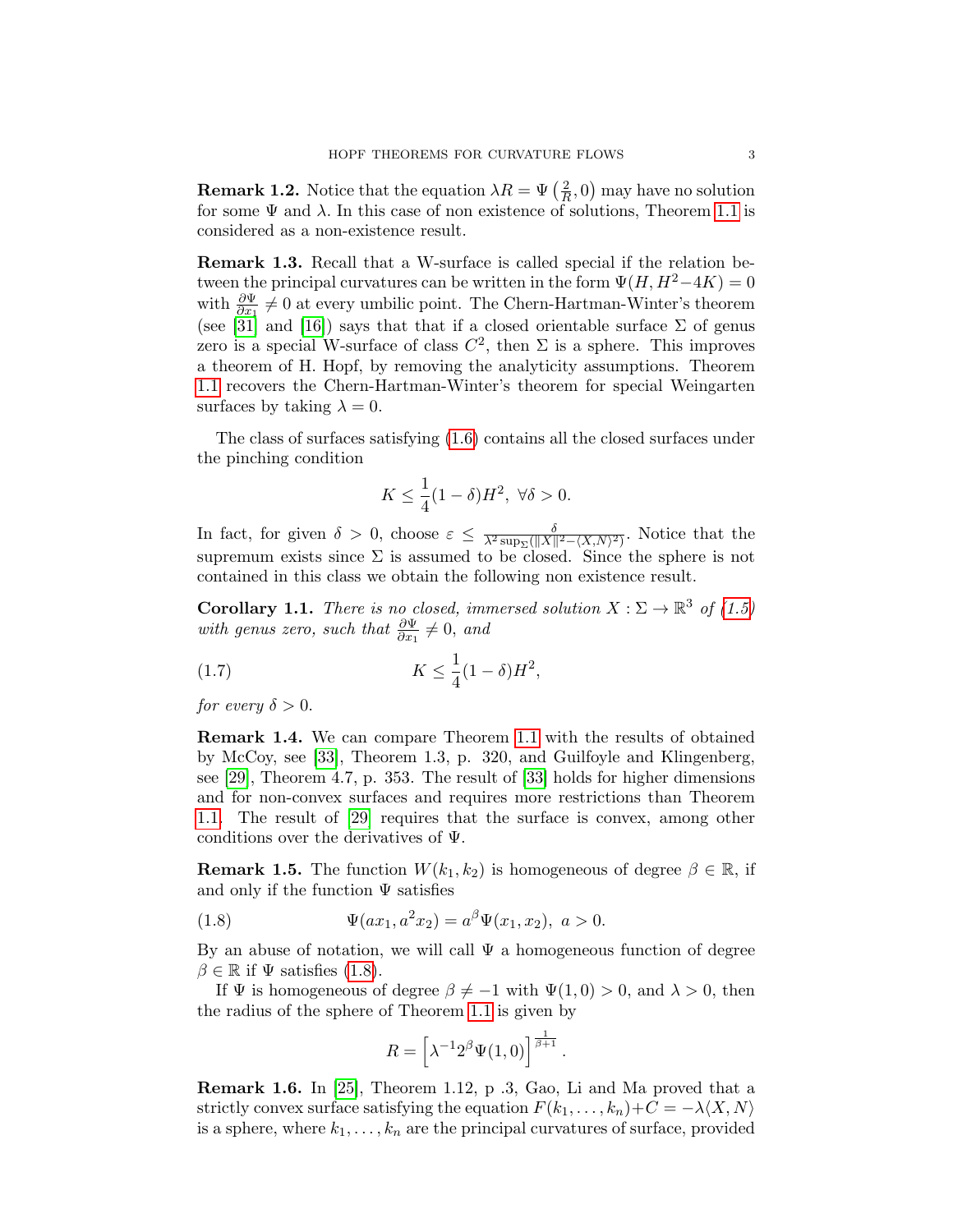$C \leq 0$  and F is a degree  $\beta$  homogeneous function which satisfies  $F >$  $0, \frac{\partial F}{\partial k}$  $\frac{\partial F}{\partial k_i} > 0$  and

$$
\left(\frac{\partial F}{\partial k_i}k_j - \frac{\partial F}{\partial k_j}k_i\right)(k_i - k_j)^{-1} > 0,
$$
  

$$
\sum_{i=1}^n \frac{1}{k_i} \frac{\partial \log F}{\partial k_i} y_i^2 + \sum_{i,j=1}^n \frac{\partial^2 \log F}{\partial k_i \partial k_j} y_i y_j > 0,
$$

for every,  $i, j = 1, ..., n$  and  $(y_1, ..., y_n) \in \mathbb{R}^n$ .

We observe that Theorem [1.1](#page-1-2) holds in the same situation in dimension 2, i.e., for  $W(k_1, k_2) = F(k_1, k_2) + C$  where F is a degree  $\beta$  homogeneous function and  $C \in \mathbb{R}$ , only imposing that

$$
\frac{\partial F}{\partial k_1} + \frac{\partial F}{\partial k_2} > 0.
$$

In this case, the radius  $R$  of the sphere satisfies

$$
\lambda R^{\beta+1} - C R^{\beta} - F(1,1) = 0.
$$

**Remark 1.7.** The flow  $(1.1)$  is a (weakly) parabolic equation if and only if

$$
\frac{\partial W}{\partial k_1} \cdot \frac{\partial W}{\partial k_2} > 0 \ (\ge 0),
$$

or equivalently

$$
\left(\frac{\partial \Psi}{\partial x_1}\right)^2 - 4x_2 \left(\frac{\partial \Psi}{\partial x_2}\right)^2 > 0 \ (\geq 0).
$$

Notice the hypothesis  $\frac{\partial \Psi}{\partial x_1} \neq 0$  of Theorem [1.1](#page-1-2) assures the parabolicity of the flow near the umbilical points  $(x_2 = 0)$ , but this result holds even when the flow is not parabolic.

Now we derive the consequences of Theorem [1.1](#page-1-2) for the diverse kind of flows. The simplest situation is the mean curvature flow, when  $\Psi(x_1, x_2) =$  $x_1$ . This flow is parabolic for every value of the mean curvature H and it is, by far, the most studied among all parabolic flows. The next result is a particular case of the result proven by the authors in [\[2\]](#page-19-0).

<span id="page-3-1"></span>**Corollary 1.2.** Let  $X : \Sigma \to \mathbb{R}^3$  be a closed, immersed self-shrinker of genus zero. If there exists a real number  $\varepsilon > 0$  such that

<span id="page-3-0"></span>(1.9) 
$$
K \leq \frac{1}{4} \left[ 1 - \varepsilon \lambda^2 (\|X\|^2 - \langle X, N \rangle^2) \right] H^2,
$$

then  $X(\Sigma)$  is a round sphere of radius  $\sqrt{2/\lambda}$  and center at the origin.

Remark 1.8. The hypothesis [\(1.9\)](#page-3-0) of Corollary [1.2](#page-3-1) is necessary. In fact, Drugan, see [\[21\]](#page-20-5), gave an example of an immersed rotational self-shrinker, homeomorphic to the sphere, which is not the round sphere. In section [3](#page-15-0) we prove that this example of self-shrinker does not satisfy [\(1.9\)](#page-3-0).

Our second consequence is for the  $H^{\beta}$ -curvature flow,  $\beta \in \mathbb{R} \setminus \{0, 1\},\$ 

 $\sim$   $\sim$ 

$$
\frac{\partial X}{\partial t} = H^{\beta} N.
$$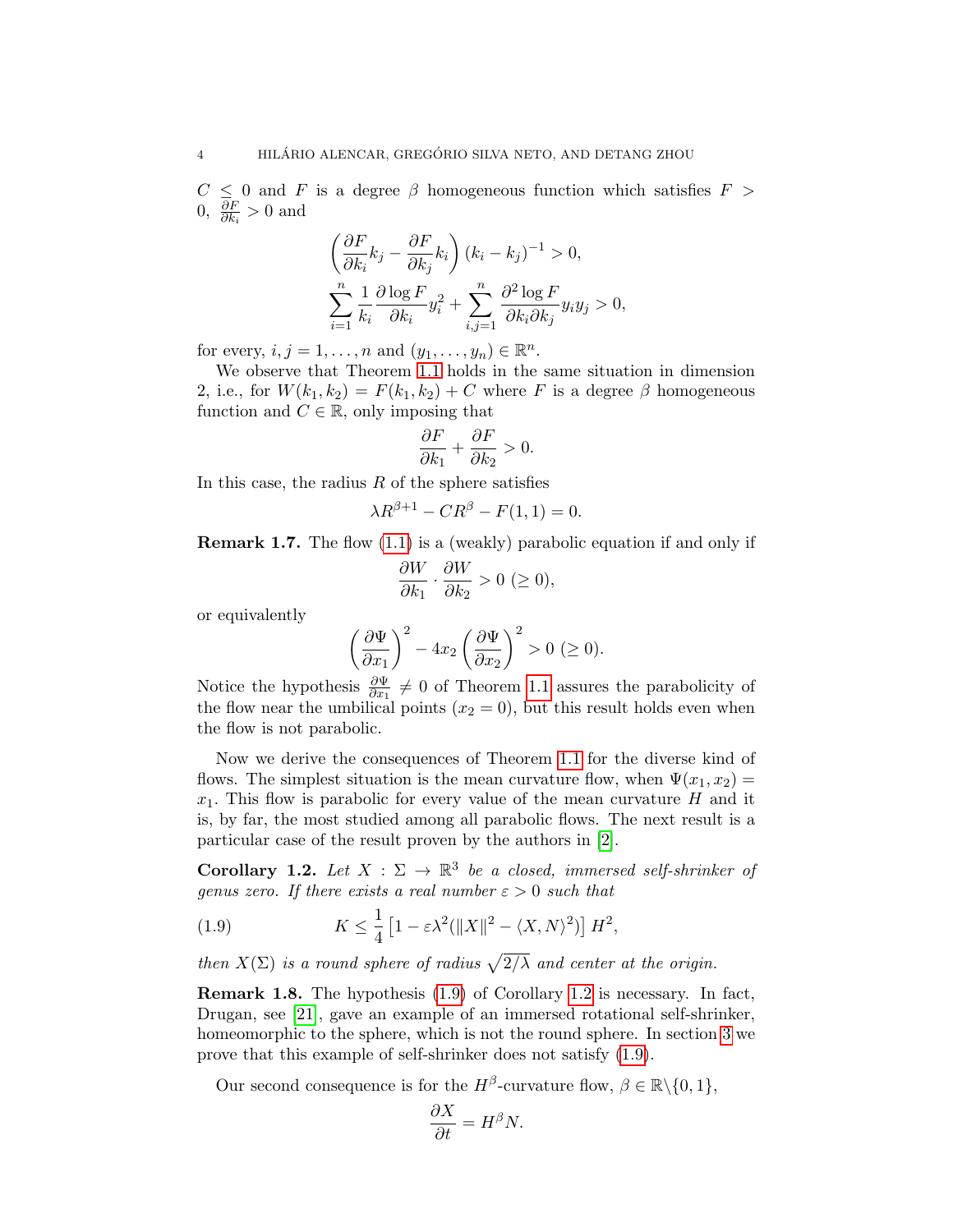This flow is parabolic for  $H > 0$ . Schulze, see [\[37\]](#page-21-9), proved that closed (weakly) convex hypersurfaces of  $\mathbb{R}^{n+1}$  converges to a point if  $\beta \in (0,1)$  $(\beta \geq 1)$  and Schnürer, see [\[36\]](#page-21-10), and Schulze, see [\[38\]](#page-21-11), proved that closed convex surfaces of  $\mathbb{R}^3$  converges to a round point for  $1 \leq \beta \leq 5$ . For general speeds of higher homogeneity, Andrews, see [\[10\]](#page-20-3), proved that the flow of a convex surfaces converges to a round point provided it satisfies an initial pinching condition.

The self-similar solutions of the  $H^{\beta}$ -curvature flow satisfy the equation

<span id="page-4-1"></span>
$$
H^{\beta}=-\lambda\langle X,N\rangle, \,\,\lambda\in\mathbb{R}.
$$

Our result characterizes the sphere as the only mean convex (i.e.,  $H \neq 0$ ), genus zero, closed self-similar solution of the  $H^{\beta}$ -curvature flow under an upper pinching curvature condition. Notice that the mean convex assumption is weaker than convexity, since mean convexity admits immersed surfaces and surfaces with  $K \leq 0$ .

<span id="page-4-0"></span>**Corollary 1.3.** Let  $X : \Sigma \to \mathbb{R}^3$  be a closed, immersed, mean convex surface of genus zero satisfying

$$
(1.10)\t\t\t H^{\beta} = -\lambda \langle X, N \rangle,
$$

where  $\lambda > 0$  and  $\beta \in \mathbb{R} \setminus \{-1, 0\}$ . If there exists a real number  $\varepsilon > 0$  such that

(1.11) 
$$
K \leq \frac{1}{4} \left[ 1 - \varepsilon \lambda^2 (\|X\|^2 - \langle X, N \rangle^2) \right] H^2,
$$

then  $X(\Sigma)$  is a round sphere of radius  $(2^{\beta}\lambda^{-1})^{\frac{1}{\beta+1}}$  and center at the origin.

**Remark 1.9.** If  $\beta := \frac{m}{2n-1} \in (0,1)$ ,  $n, m \in \mathbb{N}$ , then the hypothesis of mean convexity in Corollary [1.3](#page-4-0) is not necessary. Notice that in this case the flow is only weakly parabolic, becoming degenerate for the points when  $H = 0$ .

The next application of Theorem [1.1](#page-1-2) is for the  $\alpha$ -harmonic mean curvature flow

$$
\frac{\partial X}{\partial t} = \left(\frac{K}{H}\right)^{\alpha} N,
$$

whose self-similar solitons satisfy the equation

$$
\left(\frac{K}{H}\right)^{\alpha}=-\lambda\langle X,N\rangle.
$$

If  $\alpha \in (0,\infty)$ , then this flow is (weakly) parabolic for (weakly) convex surfaces, being degenerate for the points where  $K = 0$ . If we consider values of  $\alpha$  such that K can assume negative values, as  $\alpha = \frac{m}{2n-1}$ ,  $m, n \in \mathbb{N}$ , including the classical case of  $\alpha = 1$ , then the flow is weakly parabolic for every surface, being degenerate for the points where  $K = 0$  and singular for the points where  $H = 0$ .

For  $\alpha = 1$ , the existence of solutions for convex surfaces initial data was proved by Andrews, see [\[5\]](#page-20-0), who also showed that convex surfaces flowing by the harmonic mean curvature converges to a round point in finite time (in fact, the result of Andrews holds for a more wide class of degree one homogeneous functions  $W$ ). Dieter, see [\[20\]](#page-20-6), studied the convergence of the flow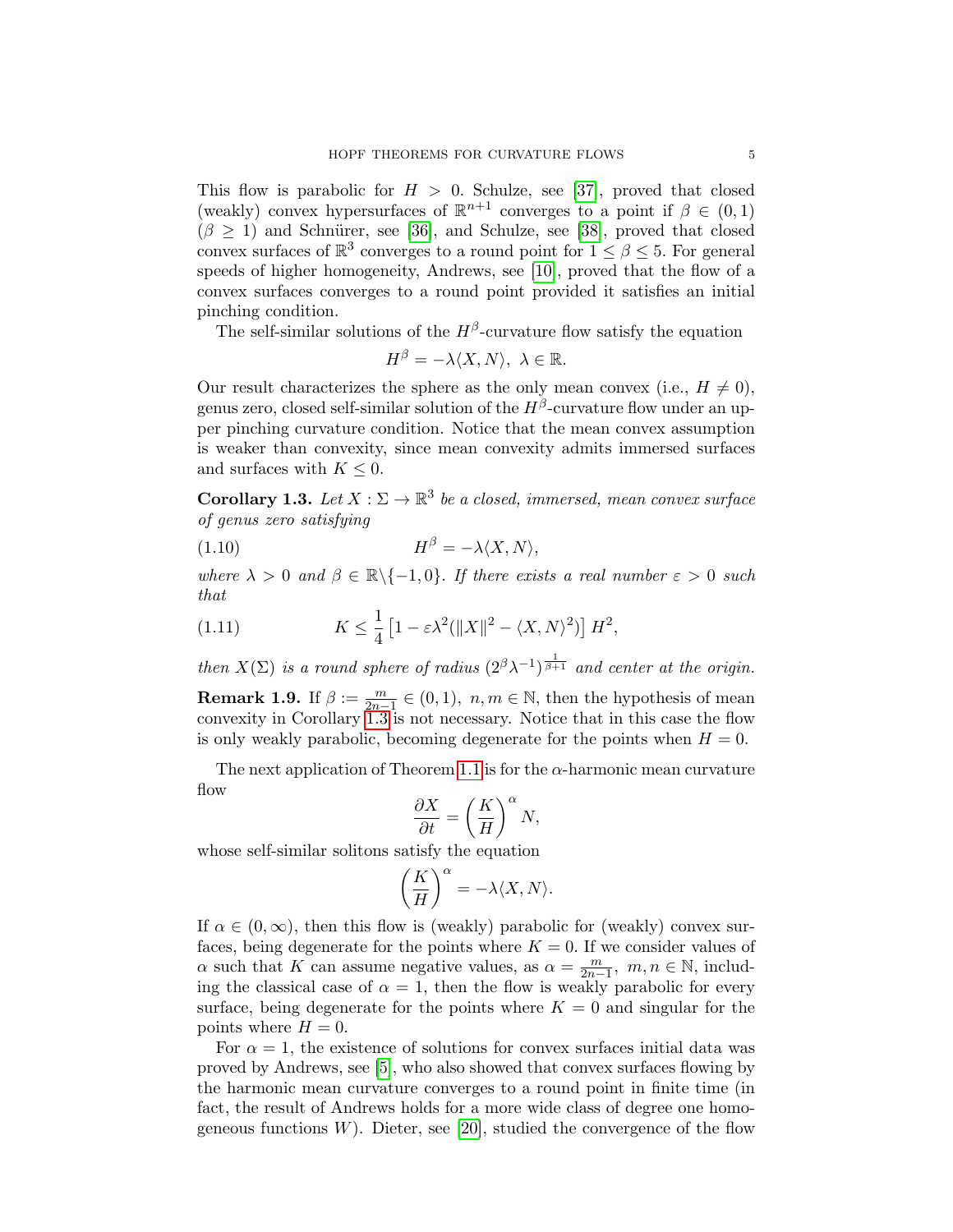for the degenerate case  $K \geq 0$  and  $H > 0$ , Caputo and Daskalopoulos, see [\[15\]](#page-20-7), and Daskalopoulos and Sesum, see [\[19\]](#page-20-8), studied the highly degenerate case, where K and H can be simultaneously zero. The case when  $K < 0$ and  $H < 0$  was studied by Daskalopoulos and Hamilton, see [\[18\]](#page-20-9).

For  $\alpha \in (0,1)$ , Anada, see [\[3\]](#page-19-1), proved the existence of non-round convex self-similar solutions of the  $\alpha$ -harmonic mean curvature flow. After this findings, in a joint work with Tsutsumi, see [\[4\]](#page-20-10), he also investigated sufficient conditions for the  $\alpha$ -mean curvature flows converge to a round point.

Our result gives conditions for a closed, mean convex, self-similar solution with genus zero of the  $\frac{m}{2n-1}$ -harmonic mean curvature flow to be a sphere. We remark here that the powers  $\frac{m}{2n-1}$ ,  $m, n \in \mathbb{N}$ , allows us to work with surfaces such that  $K < 0$  at some points, but our technique holds for every  $\alpha \in (0, 1]$ , if we assume that  $\Sigma$  is weakly convex.

<span id="page-5-0"></span>**Corollary 1.4.** Let  $X : \Sigma \to \mathbb{R}^3$  be a closed, immersed, mean convex surface of genus zero satisfying

(1.12) 
$$
\left(\frac{K}{H}\right)^{\frac{m}{2n-1}} = -\lambda \langle X, N \rangle,
$$

where  $m, n \in \mathbb{N}, \ \lambda > 0$ , and  $\frac{m}{2n-1} \leq 1$ . If there exists a real number  $\varepsilon > 0$ such that

(1.13) 
$$
K \leq \frac{1}{4} \left[ 1 - \varepsilon \lambda^2 (\|X\|^2 - \langle X, N \rangle^2) \right] H^2,
$$

then  $X(\Sigma)$  is a round sphere of radius  $(2^{\frac{m}{2n-1}}\lambda)^{-\frac{2n-1}{m-2n+1}}$ , centered at the origin, if  $(m, n) \neq (1, 1)$ , and for any radius  $R > 0$ , centered at the origin, with  $\lambda = \frac{1}{2}$  $\frac{1}{2}$ , if  $(m, n) = (1, 1)$ .

The last classical flow we will discuss here and obtain consequences of Theorem [1.1](#page-1-2) is the  $\alpha$ -Gaussian curvature flow

$$
\frac{\partial X}{\partial t} = K^{\alpha} N,
$$

whose self-similar solutions satisfy the equation

$$
K^{\alpha} = -\lambda \langle X, N \rangle.
$$

This flow if (weakly) parabolic if  $K > 0$  ( $K \geq 0$ ) being degenerate for the points where  $K = 0$ .

When  $\alpha = 1$ , this flow is called Gaussian curvature flow, and was first introduced by Firey in 1974, see [\[24\]](#page-20-11), as a model of the wearing process of convex rolling stones on a beach. He proved also that closed convex surfaces under this flows converges to a round point when they are symmetric about the origin. Tso, see [\[39\]](#page-21-12), for  $\alpha = 1$ , and Chow, see [\[17\]](#page-20-12), for  $\alpha = 1/n$ , proved the convergence to a point of a closed convex hypersurfaces of  $\mathbb{R}^{n+1}$  under the flow. Andrews, see [\[7\]](#page-20-13), proved that, for  $\alpha = 1/(n+2)$ , convex hypersurfaces varying under the flow converges to an ellipsoid. We observe that Calabi, see [\[14\]](#page-20-14), early proved that the ellipsoids are the only hypersurfaces satisfying the equation of the self-similar solutions of the  $\frac{1}{n+2}$ -Gaussian curvature flow. The works of Andrews, see [\[8\]](#page-20-15), [\[11\]](#page-20-16), and Guan and Ni, see [\[28\]](#page-21-13), proved that the flow converges to a self-similar solution for every  $\alpha \geq 1/(n+2)$ . To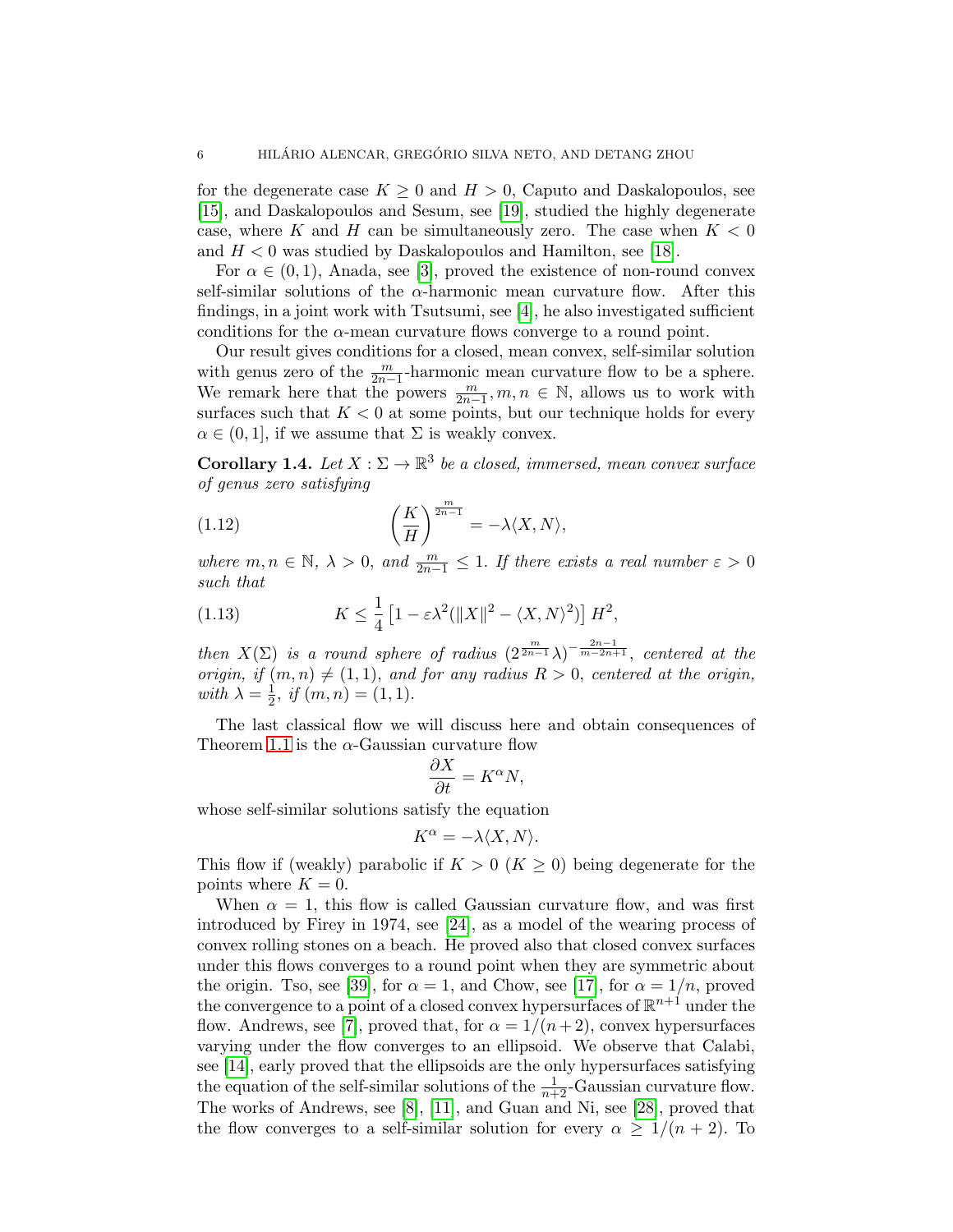conclude the analysis of the case when  $\alpha \geq 1/(n+2)$ , Brendle, Choi and Daskalopoulos, see [\[12\]](#page-20-17), proved that the only self-similar solution of the  $\alpha$ -Gaussian curvature flow for  $\alpha > 1/(n+2)$  are the round spheres. In his turn, if  $\alpha$  < 0, then Gerhardt, see [\[27\]](#page-21-14), proved that the only convex self-similar solution of the  $\alpha$ -Gaussian curvature flow is a round sphere. Moreover, he proved that the flow converges to a sphere after rescaling.

On the other hand, Andrews, see [\[8\]](#page-20-15), proved the existence of non-spherical convex self-similar solutions of the  $\alpha$ -Gaussian curvature flow for small  $\alpha$ 0. In particular, in dimension 2, for  $\alpha \in (0, 1/10)$ . This shows that if we want to characterize the sphere as the only self-similar solution of the  $\alpha$ -Gauss curvature flow for small values of  $\alpha > 0$ , then we will need some additional assumption.

Our result provides sufficient conditions for a self-similar solution of the  $\alpha$ -Gaussian curvature flow,  $\alpha \in (0, 1/4)$ , to be a round sphere.

<span id="page-6-1"></span>**Corollary 1.5.** Let  $X : \Sigma \to \mathbb{R}^3$  be a closed, convex surface satisfying

(1.14) 
$$
K^{\alpha} = -\lambda \langle X, N \rangle, \ \alpha \in (0, 1/4), \ \lambda > 0.
$$

If there exists a real number  $\varepsilon > 0$  such that

<span id="page-6-0"></span>(1.15) 
$$
K \leq \frac{1}{4} \left[ 1 - \varepsilon \lambda^2 (\|X\|^2 - \langle X, N \rangle^2) \right] H^2,
$$

then  $X(\Sigma)$  is a round sphere of radius  $\lambda^{-\frac{1}{2\alpha+1}}$  and center at the origin.

Remark 1.10. Since there are examples of closed convex self-similar solutions of the  $\alpha$ -Gaussian curvature flow for  $\alpha \in (0, 1/10)$ , given by Andrews, see  $[8]$ , at least in this cases some additional hypothesis like  $(1.15)$  is necessary to obtain the conclusions of Corollary [1.5.](#page-6-1)

Remark 1.11. Corollary [1.5](#page-6-1) holds in a more general setting: if we choose values of  $\alpha$  which allows negative values of K, as for example  $\alpha = \frac{m}{2n-1} \leq$ 1,  $m, n \in \mathbb{N}$ , then we can assume only that  $\Sigma$  is a closed mean convex surface with genus zero to obtain the same conclusion, despite the flow is not parabolic in this case.

In order to illustrate the scope of situations to which the Theorem [1.1](#page-1-2) can be applied in the context of the curvature flows, we give here a list of examples of homogeneous functions  $W(k_1, k_2)$  such that the flow [\(1.1\)](#page-0-0) is parabolic including negative values of K.

(i)  $W(k_1, k_2) = aH^2 + bK$ ,  $a, b \in \mathbb{R}$ . The flow is parabolic for

$$
K > -\frac{2a(2a+b)}{b^2}H^2.
$$

In this case,  $\frac{\partial \Psi}{\partial x_1} \neq 0$  if and only if  $H \neq 0$ , i.e., the surface is mean convex.

As a particular situation, we have  $W(k_1, k_2) = |A|^2 = k_1^2 + k_2^2$ , by taking  $a = 1$  and  $b = -2$ . In this case, the flow is parabolic for  $K > 0$ , i.e., for convex surfaces. This flow was studied by Schnürer in [\[36\]](#page-21-10).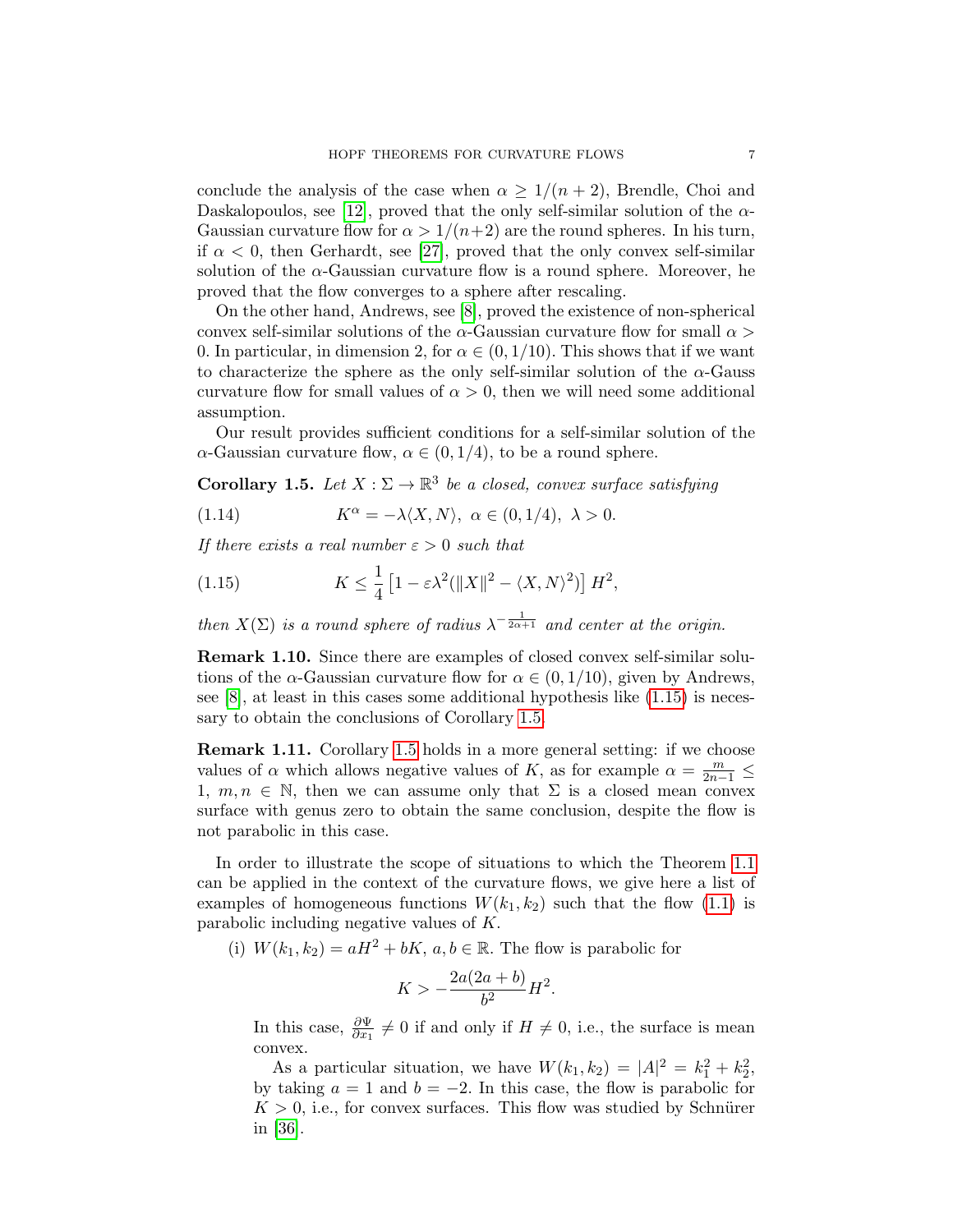(ii)  $W(k_1, k_2) = aH^{2\alpha} + bK^{\alpha}, \ a, b > 0, \ \alpha = \frac{m}{2n-1} \ge 1, m, n \in \mathbb{N}.$  The flow is parabolic for

$$
4a^{2} + 2ab\left(\frac{K}{H^{2}}\right)^{\alpha - 1} + b^{2}\left(\frac{K}{H^{2}}\right)^{2\alpha - 1} > 0.
$$

In this case,  $\frac{\partial \Psi}{\partial x_1} \neq 0$  if and only if  $H \neq 0$ , i.e., the surface is mean convex.

(iii)  $W(k_1, k_2) = H^{\frac{2}{3}} + bK^{\frac{1}{3}}, b \in (0, 2^{5/3})$ . The flow is parabolic for  $K \neq 0$ and  $H \neq 0$ . In this case,  $\frac{\partial \Psi}{\partial x_1} \neq 0$  everywhere and it is singular for  $K = 0$  and  $H = 0$ .

## 2. Proofs of the main Theorem

In the study of the mean curvature flow and the  $\alpha$ -Gaussian curvature flow its was proved that, under some convexity conditions, the solutions of the flow, when suitably normalized, converge to a self-similar solution. A solution  $X(\cdot, t)$  of [\(1.1\)](#page-0-0) is called self-similar if it is an homothety of  $X_0$ , i.e, if there exists an smooth positive function  $\phi$  such that  $\phi(0) = 1$  and

$$
(2.1) \t\t X(\cdot,t) = \phi(t)X_0.
$$

For this reason, a self-similar solution of [\(1.1\)](#page-0-0) is also called a homothetic solution. If  $W(k_1, k_2)$  is a homogeneous function of degree  $\beta \in \mathbb{R}$ , i.e.,

$$
W(ak_1, ak_2) = a^{\beta} W(k_1, k_2), \ a > 0,
$$

and  $X(\cdot, t) = \phi(t)X_0$  is a self-similar solution, then

$$
\frac{\partial}{\partial t}[X(p,t)] = W(k_1(p,t), k_2(p,t))N(p,t),
$$

i.e.,

$$
\frac{\partial}{\partial t}[\phi(t)X_0] = W(\phi(t)^{-1}k_1(p,0), \phi(t)^{-1}k_2(p,0))N(p,0).
$$

This gives

$$
\phi'(t)X_0 = \phi(t)^{-\beta}W(k_1(p,0), k_2(p,0))N(p,0),
$$

which is equivalent to

$$
\phi'(t)\phi(t)^{\beta}\langle X_0(p), N(p,0)\rangle = W(k_1(p,0), k_2(p,0)).
$$

This implies that  $\phi'(t)\phi(t)$ <sup>β</sup> is constant, i.e., there exists  $\lambda \in \mathbb{R}$  such that

(2.2) 
$$
W(k_1(p,0), k_2(p,0)) = -\lambda \langle X_0(p), N(p,0) \rangle.
$$

Notice that the sign of  $-\lambda$  is the same of  $\phi'(t)$ . Thus the solution expands for  $\lambda < 0$ , and shrinks for  $\lambda > 0$ . The solution is stationary if  $\lambda = 0$ . In this case, we have the so called Weingarten surfaces, i.e., surfaces satisfying the equation

$$
W(k_1,k_2)=0,
$$

see, for example, [\[32\]](#page-21-4) for more details.

In this paper, we will work with immersions  $X : \Sigma \to \mathbb{R}^3$  which are solutions of the second order partial differential equation

(2.3) 
$$
W(k_1, k_2) = -\lambda \langle X, N \rangle, \ \lambda \in \mathbb{R},
$$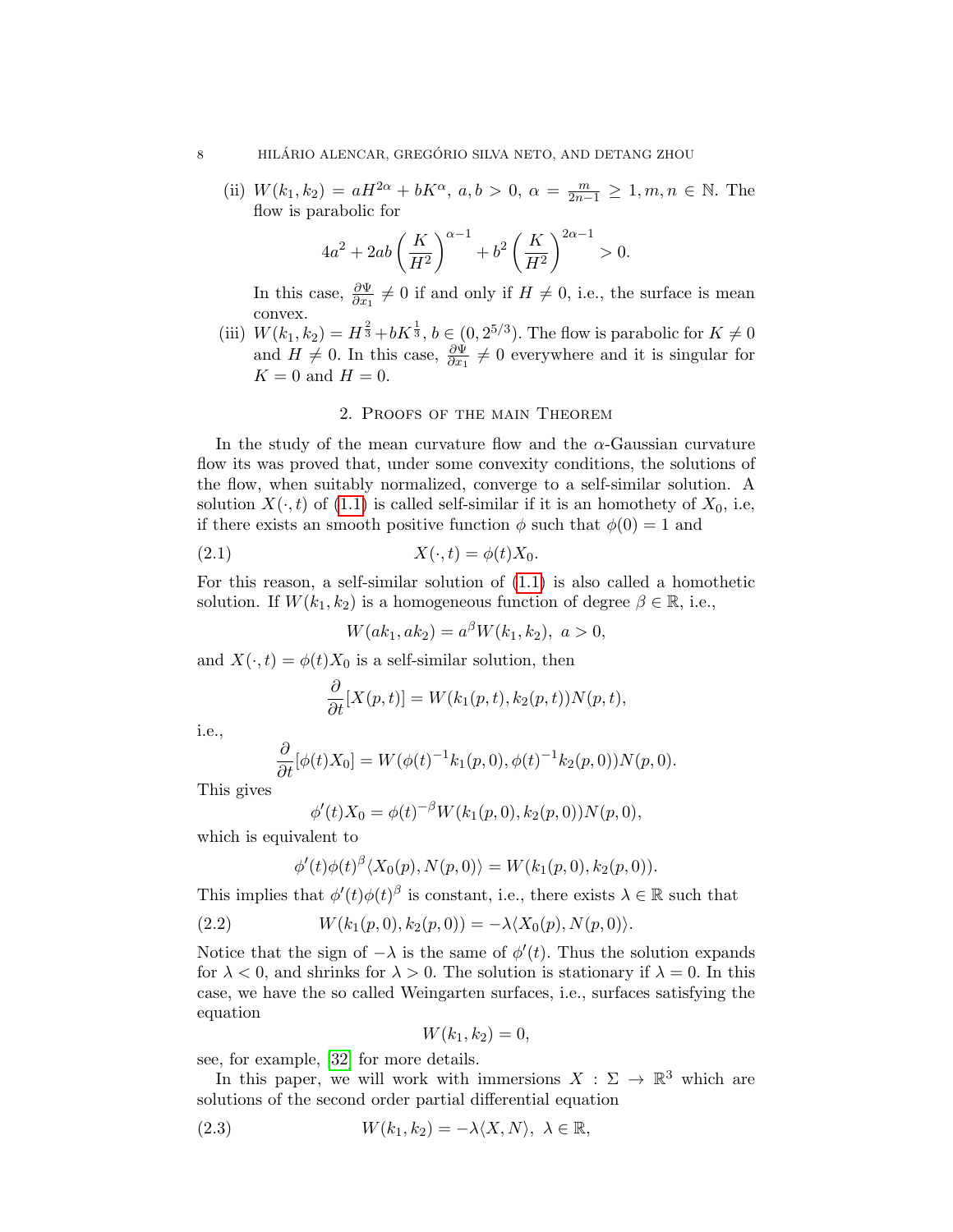where  $X$  is the position vector and  $N$  is the unitary normal vector field of the immersion  $X$ . Changing the variables

$$
x_1 = k_1 + k_2
$$
 and  $x_2 = (k_1 - k_2)^2$ ,

we have,

<span id="page-8-0"></span>(2.4) 
$$
W(k_1, k_2) = \Psi(x_1, x_2) = \Psi(k_1 + k_2, (k_1 - k_2)^2) = \Psi(H, H^2 - 4K),
$$

 $K = k_1 k_2$  is the Gaussian curvature of  $X, H = k_1 + k_2$  is its mean curvature, and  $\Psi(x_1, x_2)$  is a real function of two real variables. We remark that, in general, we will have at least two different expressions for  $\Psi$  in [\(2.4\)](#page-8-0), one for each half-space determined by the diagonal  $k_1 = k_2$ , except when W is symmetric, i.e.,  $W(k_1, k_2) = W(k_2, k_1)$ . In this case  $\Psi$  can be defined by a unique expression.

Notice that

$$
\frac{\partial W}{\partial k_1} = \frac{\partial \Psi}{\partial x_1} + 2(k_1 - k_2) \frac{\partial \Psi}{\partial x_2}
$$
 and 
$$
\frac{\partial W}{\partial k_2} = \frac{\partial \Psi}{\partial x_1} - 2(k_1 - k_2) \frac{\partial \Psi}{\partial x_2}.
$$

It implies that

<span id="page-8-2"></span>
$$
\frac{\partial W}{\partial k_1} \cdot \frac{\partial W}{\partial k_2} = \left(\frac{\partial \Psi}{\partial x_1}\right)^2 - 4(k_1 - k_2)^2 \left(\frac{\partial \Psi}{\partial x_2}\right)^2.
$$

Thus, if  $\Psi$  satisfies

(2.5) 
$$
\left(\frac{\partial \Psi}{\partial x_1}\right)^2 - 4x_2 \left(\frac{\partial \Psi}{\partial x_2}\right)^2 > 0 \text{ (resp. } \ge 0),
$$

then the equation

<span id="page-8-1"></span>(2.6) 
$$
\frac{\partial X}{\partial t}(p,t) = \Psi(H(p,t), H(p,t)^2 - 4K(p,t))N(p,t)
$$

is parabolic (resp. weakly parabolic). In this case, equation [\(1.3\)](#page-1-0) becomes

(2.7) 
$$
\Psi(H, H^2 - 4K) = -\lambda \langle X, N \rangle.
$$

At umbilical points, i.e.,  $k_1 = k_2$ ,

<span id="page-8-3"></span>
$$
\frac{\partial W}{\partial k_1} \cdot \frac{\partial W}{\partial k_2} = \left(\frac{\partial \Psi}{\partial x_1}\right)^2 \ge 0.
$$

Thus, equation [\(2.6\)](#page-8-1) is always weakly parabolic near umbilical points, and if we assume that  $\Psi$  satisfies

$$
\frac{\partial \Psi}{\partial x_1} \neq 0,
$$

then equation [\(2.6\)](#page-8-1) will be parabolic near umbilical points.

Remark 2.1. The same condition

$$
\frac{\partial W}{\partial k_1} \cdot \frac{\partial W}{\partial k_1} > 0 \ (\geq 0)
$$

which assures the (weak) parabolicity of  $(1.1)$ , also guarantees the (weak) ellipticity of  $(1.3)$ . Analogously, the condition  $(2.5)$  assures the (weak) parabolicity of [\(2.6\)](#page-8-1) and the (weak) ellipticity of [\(2.7\)](#page-8-3).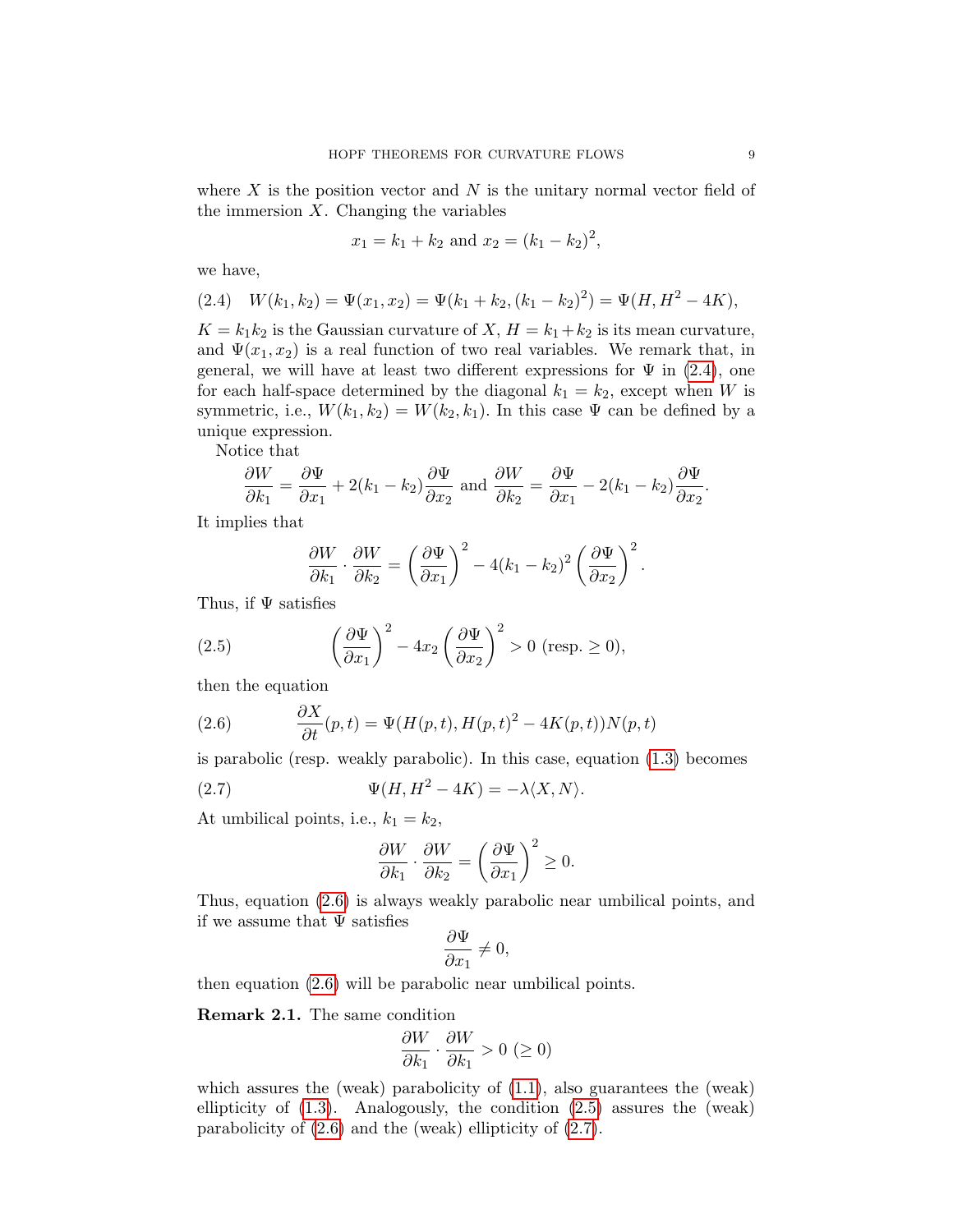For each point  $p \in \Sigma$ , we can take isothermal parameters u and v in a neighborhood of  $p$ , i.e.,

$$
ds^2 = \rho(u, v)(du^2 + dv^2),
$$

where  $ds^2$  is the metric of  $\Sigma$  and  $\rho$  is a positive smooth function on  $\Sigma$ . Complexifying the parameters by taking  $z = u + iv$ , we can identify  $\Sigma$  with a subset of C. In this case, we have

$$
\langle X_z, X_{\bar{z}} \rangle = \frac{\rho(z)}{2}
$$
 and  $ds^2 = \rho(z)|dz|^2$ .

Let us denote by

$$
Pdz^2 = \langle B(X_z, X_z), N \rangle dz^2
$$

the (2,0)-part of the second fundamental form of  $\Sigma$  in  $\mathbb{R}^3$ . Here  $B(X, Y) :=$  $\nabla_X Y - \nabla_X^{\Sigma} Y$ . This quadratic form is also called the Hopf quadratic differential.

The immersion  $X$  satisfies the equations

(2.8) 
$$
\begin{cases} \nabla_{X_z} X_z = \frac{\rho_z}{\rho} X_z + P N, \\ \nabla_{X_{\bar{z}}} X_z = \frac{\rho}{4} H N, \\ \nabla_{X_{\bar{z}}} X_{\bar{z}} = \frac{\rho_{\bar{z}}}{\rho} X_{\bar{z}} + \bar{P} N, \end{cases}
$$

and

(2.9) 
$$
\begin{cases} \nabla_{X_z} N = -\frac{1}{2} H X_z - \frac{2}{\rho} P X_{\bar{z}} \\ \nabla_{X_{\bar{z}}} N = -\frac{2}{\rho} \bar{P} X_z - \frac{1}{2} H X_{\bar{z}}. \end{cases}
$$

Since (2.10)

<span id="page-9-0"></span>
$$
P = \langle \nabla_{X_z} X_z, N \rangle = \frac{1}{4} \langle \nabla_{X_u - iX_v} X_u - iX_v, N \rangle
$$
  
= 
$$
\frac{1}{4} [\langle \nabla_{X_u} X_u, N \rangle - \langle \nabla_{X_v} X_v, N \rangle - i(\langle \nabla_{X_u} X_v, N \rangle + \langle \nabla_{X_v} X_u, N \rangle)]
$$
  
= 
$$
\frac{1}{4} [II(X_u, X_u) - II(X_v, X_v) - 2iII(X_u, X_v)],
$$

where II is the second fundamental form of  $\Sigma$  in  $\mathbb{R}^3$ , we have  $P=0$  if and only if II is umbilical.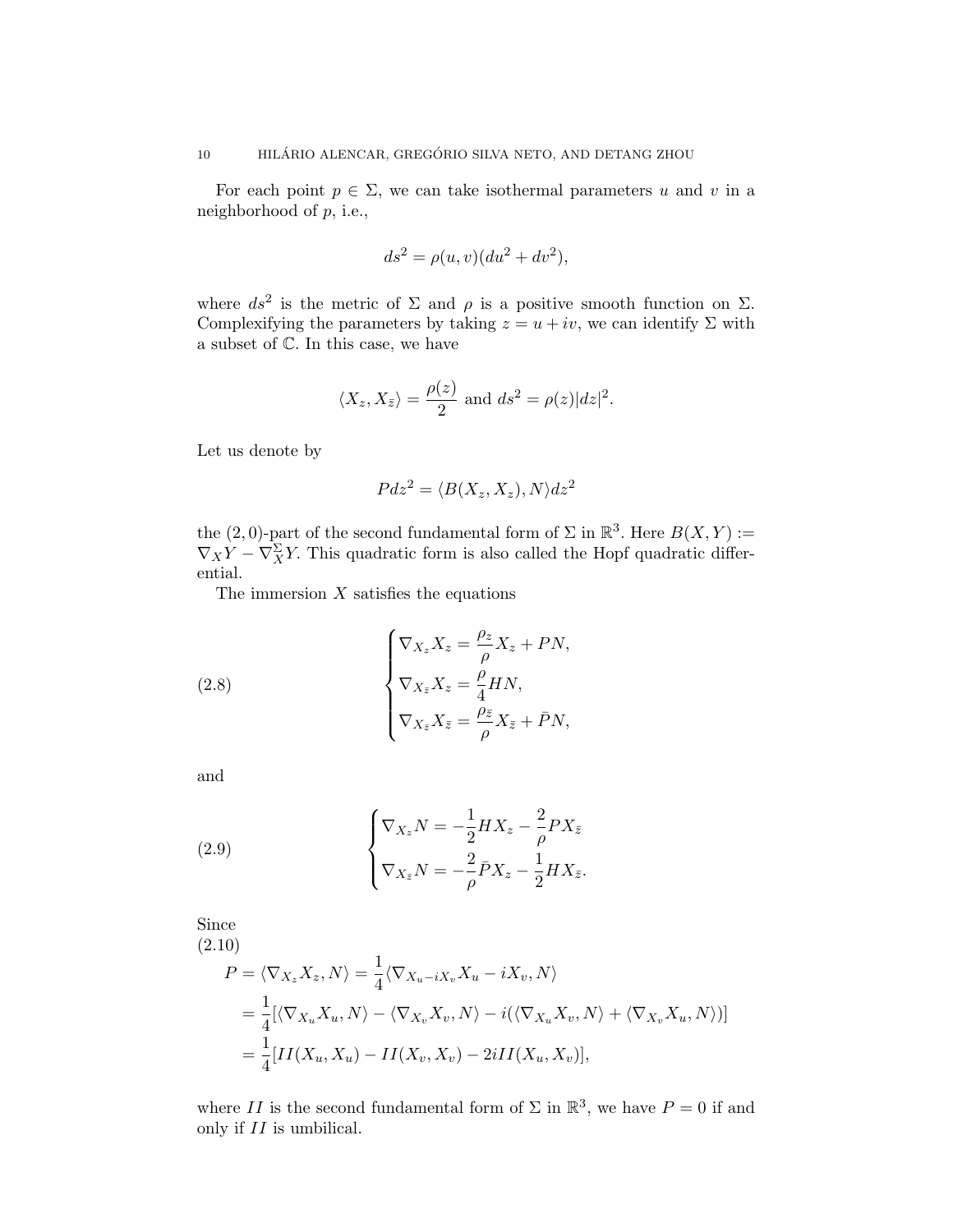Let  $e_1 = (1/\sqrt{\rho})X_u$  and  $e_2 = (1/\sqrt{\rho})X_v$  be an orthonormal frame for  $T\Sigma$ . Denoting by  $h_{ij} = II(e_i, e_j)$ , and using [\(2.10\)](#page-9-0), gives

<span id="page-10-1"></span>
$$
|P|^2 = \frac{1}{16} \left[ (II(X_u, X_u) - II(X_v, X_v))^2 + 4II(X_u, X_v)^2 \right]
$$
  
=  $\frac{\rho^2}{16} \left[ (II(e_1, e_1) - II(e_2, e_2))^2 + 4II(e_1, e_2)^2 \right]$   
=  $\frac{\rho^2}{16} \left[ (h_{11} - h_{22})^2 + 4(h_{12})^2 \right]$   
=  $\frac{\rho^2}{16} [(h_{11} + h_{22})^2 - 4(h_{11}h_{22} - (h_{12})^2)]$   
=  $\frac{\rho^2}{16} (H^2 - 4K).$ 

In order to prove main the theorem of this section, we will need the following result about complex functions which can be found in [\[1\]](#page-19-2), see also [\[22\]](#page-20-18) and [\[23\]](#page-20-19).

<span id="page-10-2"></span>**Lemma 2.1.** Let  $h: U \subset \mathbb{C} \to \mathbb{C}$  be a complex function defined in an open set U of the complex plane. Assume that

(2.12) 
$$
\left|\frac{\partial h}{\partial \bar{z}}\right| \leq \varphi(z)|h(z)|,
$$

where  $\varphi$  is a continuous, non-negative real function. Assume further that  $z = z_0 \in U$  is a zero of h. Then either  $h = 0$  in a neighbourhood  $V \subset U$  of  $z_0$ , or

<span id="page-10-0"></span>
$$
h(z) = (z - z_0)^k h_k(z_0), \ z \in V, \ k \ge 1,
$$

where  $h_k(z)$  is a continuous function with  $h_k(z_0) \neq 0$ .

Remark 2.2. This result uses a weak notion of holomorphy to obtain that a complex function  $h(z)$  with a zero  $z_0$  is identically zero in a neighbourhood of  $z_0$  or

(2.13) 
$$
h(z) = (z - z_0)^k h_k(z), \ z \in V, \ k \ge 1,
$$

for some complex function  $h_k$  such that  $h_k(z_0) \neq 0$ . We remark that, when  $h(z)$  is holomorphic, this is a well known property, see [\[35\]](#page-21-15), p. 208–209. This property will be crucial to prove our classification theorems since the Hopf quadratic differential is not necessarily holomorphic for surfaces satisfying [\(1.3\)](#page-1-0), p. [2.](#page-1-0) The existence of a weak notion of holomorphy to conclude [\(2.13\)](#page-10-0) was noticed first, as we know, by Carleman in 1933, see [\[13\]](#page-20-20). In fact, he proved that a solution  $h: U \subset \mathbb{C} \to \mathbb{C}$  of

$$
\frac{\partial h}{\partial \bar{z}} = ah + b\bar{h},
$$

does not admits a zero of infinite order except if  $h = 0$ . Notice that, if  $a = b = 0$ , then h is holomorphic. Using these ideas, Hartman and Wintner, see [\[30\]](#page-21-16) and [\[31\]](#page-21-6), and Chern, see [\[16\]](#page-20-4), proved their well known results on the classification of special Weingarten surfaces.

Now, we are ready to prove Theorem [1.1,](#page-1-2) p. [2.](#page-1-2)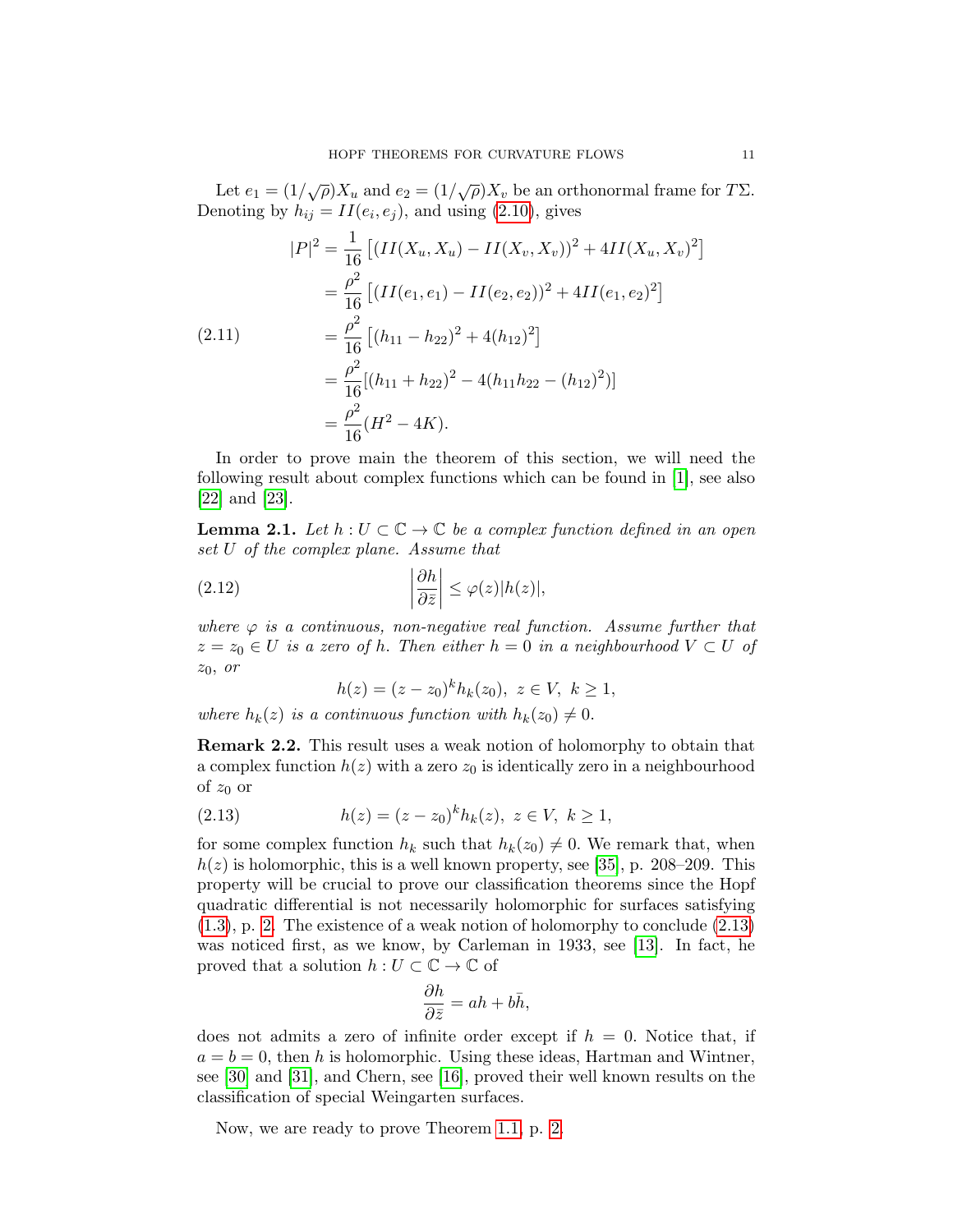Proof. Let

$$
h(z) = \langle \nabla_{X_z} X_z, N \rangle = P(z),
$$

be the Hopf differential, where  $N$  is the unitary normal vector field of the immersion. We have

<span id="page-11-1"></span>
$$
\frac{\partial h}{\partial \bar{z}} = \frac{\partial}{\partial \bar{z}} \langle \nabla_{X_z} X_z, N \rangle
$$
\n
$$
= \langle \nabla_{X_{\bar{z}}} \nabla_{X_z} X_z, N \rangle + \langle \nabla_{X_z} X_z, \nabla_{X_{\bar{z}}} N \rangle
$$
\n
$$
= \langle R(X_z, X_{\bar{z}}) X_z, N \rangle + \langle \nabla_{X_z} \nabla_{X_{\bar{z}}} X_z, N \rangle + \langle \nabla_{X_z} X_z, \nabla_{X_{\bar{z}}} N \rangle
$$
\n
$$
= \frac{\partial}{\partial z} (\langle \nabla_{X_{\bar{z}}} X_z, N \rangle) - \langle \nabla_{X_{\bar{z}}} X_z, \nabla_{X_z} N \rangle + \langle \nabla_{X_z} X_z, \nabla_{X_{\bar{z}}} N \rangle
$$
\n
$$
= \frac{\partial}{\partial z} (\frac{\rho}{4} H) - \langle \frac{\rho}{4} H N, -\frac{1}{2} H X_z - \frac{2P}{\rho} X_{\bar{z}} \rangle
$$
\n
$$
+ \langle \frac{\rho_z}{\rho} X_z + PN, -\frac{2P}{\rho} X_z - \frac{1}{2} H X_{\bar{z}} \rangle
$$
\n
$$
= \frac{\rho}{4} H_z,
$$

where  $R(X_z, X_{\bar{z}})X_z = 0$  is the Euclidean curvature tensor. Differentiating  $(1.5)$ , p. [2,](#page-1-3) with respect to z gives

$$
\Psi_1 H_z + \Psi_2 (H^2 - 4K)_z = -\lambda \langle X, N \rangle_z
$$

where, here and after,  $\Psi_1 = \frac{\partial \Psi}{\partial x_1}$  $\frac{\partial \Psi}{\partial x_1}$  and  $\Psi_2 = \frac{\partial \Psi}{\partial x_2}$  $\frac{\partial \Psi}{\partial x_2}$ . By using [\(2.11\)](#page-10-1) and that  $\Psi_1 \neq 0$ , we have

<span id="page-11-0"></span>
$$
H_z = -\frac{\Psi_2}{\Psi_1} (H^2 - 4K)_z - \frac{\lambda}{\Psi_1} \langle X, N \rangle_z
$$
  
\n
$$
= -\frac{\Psi_2}{\Psi_1} (16\rho^{-2} |P|^2)_z - \frac{\lambda}{\Psi_1} \langle X_z, N \rangle - \frac{\lambda}{\Psi_1} \langle X, \nabla_{X_z} N \rangle
$$
  
\n
$$
= 32 \frac{\Psi_2}{\Psi_1} \rho^{-3} \rho_z |P|^2 - 16 \frac{\Psi_2}{\Psi_1} \rho^{-2} (\bar{P} P_z + P \bar{P}_z)
$$
  
\n(2.15)  
\n
$$
- \frac{\lambda}{\Psi_1} \left\langle X, -\frac{1}{2} H X_z - \frac{2}{\rho} P X_{\bar{z}} \right\rangle
$$
  
\n
$$
= 32 \frac{\Psi_2}{\Psi_1} \rho^{-3} \rho_z |P|^2 - 16 \frac{\Psi_2}{\Psi_1} \rho^{-2} (\bar{P} P_z + P \bar{P}_z)
$$
  
\n
$$
+ \frac{\lambda}{2\Psi_1} H \langle X, X_z \rangle + \frac{2\lambda}{\rho \Psi_1} P \langle X, X_{\bar{z}} \rangle.
$$

Replacing [\(2.15\)](#page-11-0) into [\(2.14\)](#page-11-1) and taking the modulus, we have

$$
\left|\frac{\partial h}{\partial \bar{z}}\right| \le \left[8\left|\frac{\Psi_2}{\Psi_1}\right| \rho^{-2}|\rho_z||P| + 4\left|\frac{\Psi_2}{\Psi_1}\right| \rho^{-1}(|P_z| + |\bar{P}_z|) + \frac{|\lambda|}{2|\Psi_1|}|\langle X, X_{\bar{z}}\rangle|\right] |h(z)| + \frac{\rho|\lambda|}{8|\Psi_1|} |H||\langle X, X_z\rangle|.
$$

Since

$$
X = \frac{2}{\rho} \langle X, X_{\bar{z}} \rangle X_z + \frac{2}{\rho} \langle X, X_z \rangle X_{\bar{z}} + \langle X, N \rangle N,
$$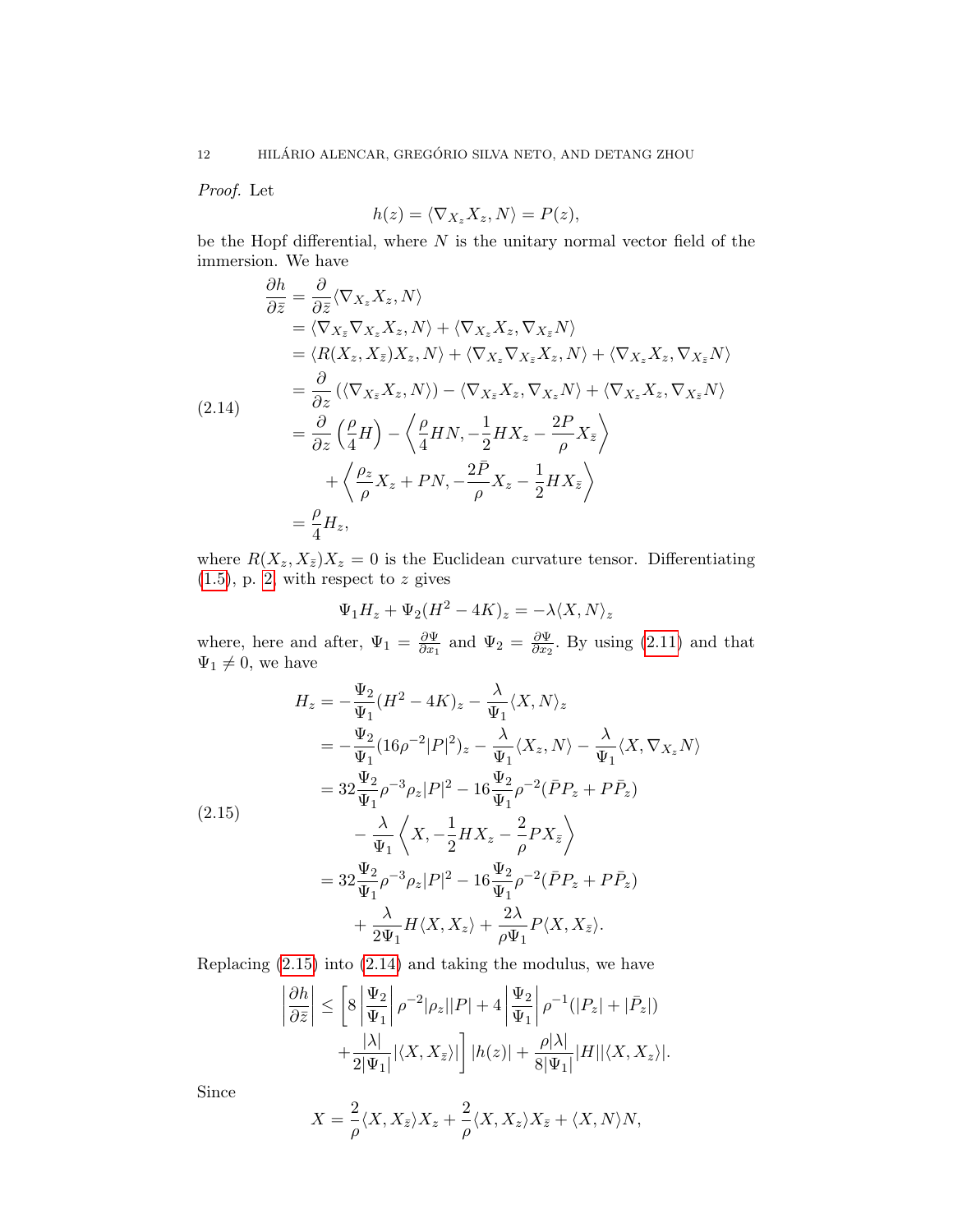$$
\langle X_z, X_z \rangle = 0 = \langle X_{\bar{z}}, X_{\bar{z}} \rangle, \ \langle X_z, X_{\bar{z}} \rangle = \rho/2, \text{ and}
$$

$$
|\langle X, X_z \rangle| = \frac{1}{2} |\langle X, X_u \rangle - i \langle X, X_v \rangle|
$$

$$
= \frac{1}{2} \sqrt{\langle X, X_u \rangle^2 + \langle X, X_v \rangle^2}
$$

$$
= \frac{1}{2} |\langle X, X_u \rangle + i \langle X, X_v \rangle|
$$

$$
= |\langle X, X_{\bar{z}} \rangle|,
$$

we have

$$
(2.16)\qquad \sqrt{\|X\|^2 - \langle X, N \rangle^2} = \frac{2}{\sqrt{\rho}} \sqrt{\langle X, X_z \rangle \|\langle X, X_{\bar{z}} \rangle\|} = \frac{2}{\sqrt{\rho}} |\langle X, X_z \rangle|.
$$

This gives

 $\begin{array}{c} \hline \end{array}$ 

$$
\frac{\partial h}{\partial \bar{z}} \bigg| \le \bigg[ 8 \bigg| \frac{\Psi_2}{\Psi_1} \bigg| \rho^{-2} |\rho_z| |P| + 4 \bigg| \frac{\Psi_2}{\Psi_1} \bigg| \rho^{-1} (|P_z| + |\bar{P}_z|)
$$
  
+ 
$$
\frac{|\lambda| \sqrt{\rho}}{4|\Psi_1|} \sqrt{\|X\|^2 - \langle X, N \rangle^2} \bigg] |h(z)|
$$
  
+ 
$$
\frac{\rho^{3/2}}{16|\Psi_1|} |\lambda| |H| \sqrt{\|X\|^2 - \langle X, N \rangle^2}.
$$

On the other hand, the hypothesis [\(1.6\)](#page-1-1), p. [2,](#page-1-1)

$$
K \le \frac{1}{4} [1 - \varepsilon \lambda^2 (\|X\|^2 - \langle X, N \rangle^2)] H^2,
$$

is equivalent to

$$
|H||\lambda|\sqrt{||X||^2 - \langle X, N\rangle^2} \le \frac{1}{\sqrt{\varepsilon}}\sqrt{H^2 - 4K}.
$$

This implies

$$
\left| \frac{\partial h}{\partial \bar{z}} \right| \leq \left[ 8 \left| \frac{\Psi_2}{\Psi_1} \right| \rho^{-2} |\rho_z| |P| + 4 \left| \frac{\Psi_2}{\Psi_1} \right| \rho^{-1} (|P_z| + |\bar{P}_z|)
$$
  
+ 
$$
\frac{|\lambda| \sqrt{\rho}}{4|\Psi_1|} \sqrt{\|X\|^2 - \langle X, N \rangle^2} \right] |h(z)| + \frac{\rho^{3/2}}{16|\Psi_1|} \frac{1}{\sqrt{\varepsilon}} \sqrt{H^2 - 4K}
$$
  

$$
\leq \left[ 8 \left| \frac{\Psi_2}{\Psi_1} \right| \rho^{-2} |\rho_z| |P| + 4 \left| \frac{\Psi_2}{\Psi_1} \right| \rho^{-1} (|P_z| + |\bar{P}_z|)
$$
  
+ 
$$
\frac{|\lambda| \sqrt{\rho}}{4|\Psi_1|} \sqrt{\|X\|^2 - \langle X, N \rangle^2} \right] |h(z)| + \frac{\sqrt{\rho}}{4\sqrt{\varepsilon} |\Psi_1|} |h(z)|
$$
  
= 
$$
\left[ 8 \left| \frac{\Psi_2}{\Psi_1} \right| |\rho_z| \rho^{-2} |P| + 4 \left| \frac{\Psi_2}{\Psi_1} \right| \rho^{-1} (|P_z| + |\bar{P}_z|)
$$
  
+ 
$$
\frac{|\lambda| \sqrt{\rho}}{4|\Psi_1|} \sqrt{\|X\|^2 - \langle X, N \rangle^2} + \frac{\sqrt{\rho}}{4\sqrt{\varepsilon} |\Psi_1|} |h(z)|,
$$

for every  $z \in \Sigma$ . Here we have used  $(2.11)$  which implies

$$
|h(z)| = \frac{\rho}{4}\sqrt{H^2 - 4K}.
$$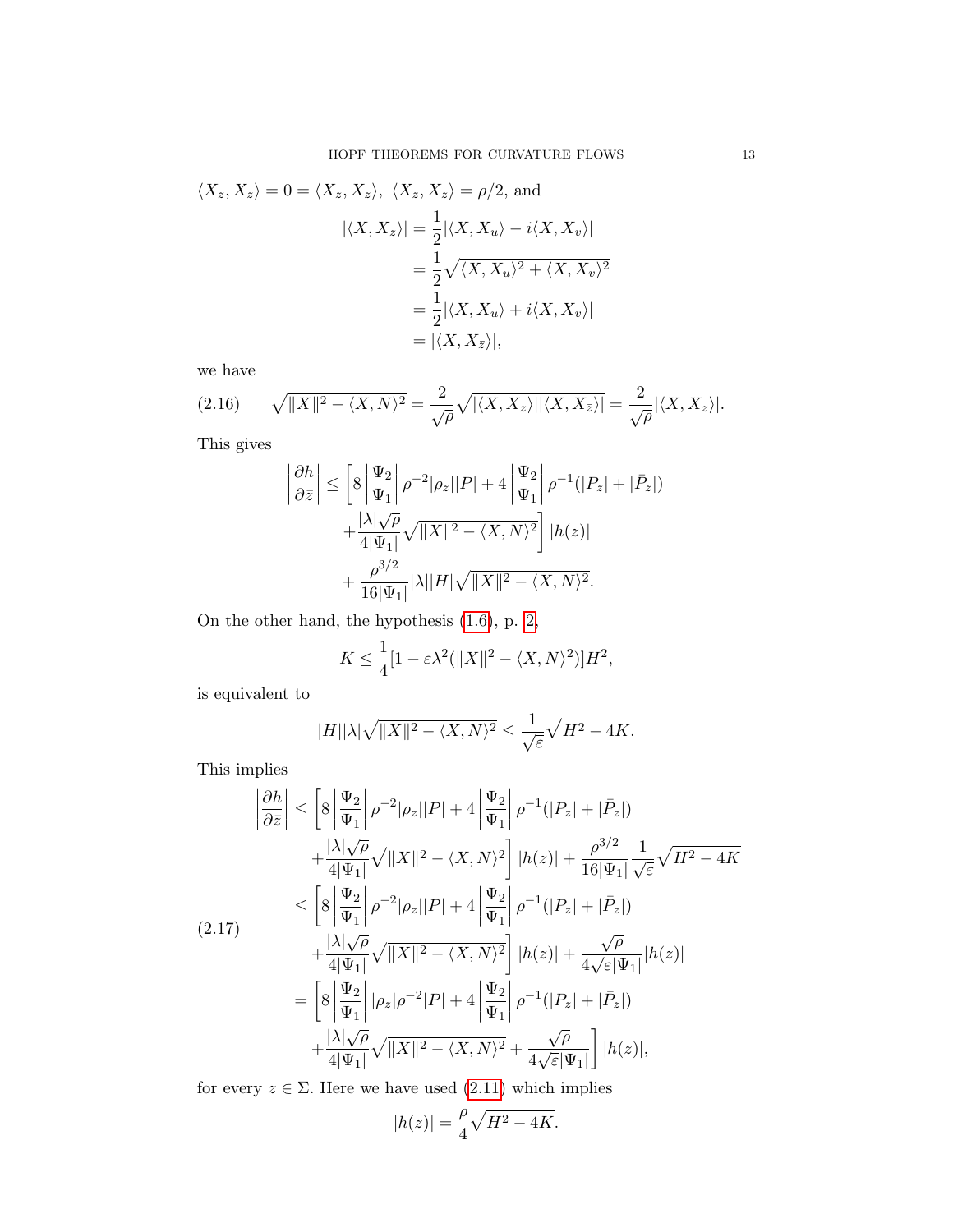Defining  $\varphi_0$  as

$$
\varphi_0 = 8 \left| \frac{\Psi_2}{\Psi_1} \right| |\rho_z| \rho^{-2} |P| + 4 \left| \frac{\Psi_2}{\Psi_1} \right| \rho^{-1} (|P_z| + |\bar{P}_z|)
$$

$$
+ \frac{|\lambda| \sqrt{\rho}}{4|\Psi_1|} \sqrt{\|X\|^2 - \langle X, N \rangle^2} + \frac{\sqrt{\rho}}{4\sqrt{\varepsilon} |\Psi_1|}
$$

we have

$$
\left|\frac{\partial h}{\partial \bar{z}}\right| \leq \varphi_0(z)|h(z)|.
$$

Thus, by Lemma [2.1,](#page-10-2) either  $h(z)$ , and thus P is identically zero in a neighborhood V of a zero  $z_0$ , or this zero is isolated and the index of a direction field determined by  $\text{Im}[P dz^2] = 0$  is  $-k/2$  (hence negative). If, for some coordinate neighborhood V of zero,  $P = 0$ , this holds for the whole  $\Sigma$ ; otherwise, the zeroes on the boundary of V will contradict Lemma [2.1.](#page-10-2) In fact, if  $V \neq \Sigma$ , then its boundary  $\partial V \neq \emptyset$ . Since the set of zeros is a closed set, the points of  $\partial V$  are also zeros of P. Since the points of  $\partial V$  are not isolated, by Lemma [2.1,](#page-10-2) given  $z_1 \in \partial V$ , there exists another neighborhood  $V_1 \ni z_1$ , such that  $P = 0$  in  $V_1$ , i.e.  $z_1$  is an interior point of the set of zeros of P. This contradiction implies that  $V = \Sigma$ . On the other hand, if h (and hence  $P$ ) is not identically zero, all zeroes are isolated and have negative indices. Since  $\Sigma$  has genus zero, by the Poincaré index theorem, the sum of the indices of the singularities of any field of directions is 2 (hence positive). This contradiction shows that  $P$  is identically zero. Therefore, by  $(2.11)$ , we conclude that  $\Sigma$  is totally umbilical, i.e., a round sphere.

If  $\Sigma$  is a sphere and  $\lambda \neq 0$ , we now determine its radius R and its center  $x_0$ . First, notice that

(2.18) 
$$
H = \frac{2}{R} \text{ and } K = \frac{1}{R^2}.
$$

Since  $\Psi(H, H^2 - 4K) = -\lambda \langle X, N \rangle$ , we have

(2.19) 
$$
\langle X, N \rangle = -\lambda^{-1} \Psi\left(\frac{2}{R}, 0\right).
$$

On the other hand,  $X(\Sigma) = \mathbb{S}^2(x_0, R)$  implies  $X = x_0 - RN$ . This gives  $\langle X, N \rangle = \langle x_0, N \rangle - R$ , i.e.,

(2.20) 
$$
\langle x_0, N \rangle = R - \lambda^{-1} \Psi \left( \frac{2}{R}, 0 \right),
$$

which implies that  $\langle x_0, N \rangle$  is constant. Since  $x_0$  is a fixed vector and N varies over the entire  $S^2(x_0, R)$ , we conclude that  $x_0 = 0$ , i.e., the sphere is centered at the origin. By using [\(2.20\)](#page-13-0), we have

<span id="page-13-0"></span>
$$
0 = R - \lambda^{-1} \Psi\left(\frac{2}{R}, 0\right),
$$

i.e.,

$$
\lambda R = \Psi\left(\frac{2}{R}, 0\right).
$$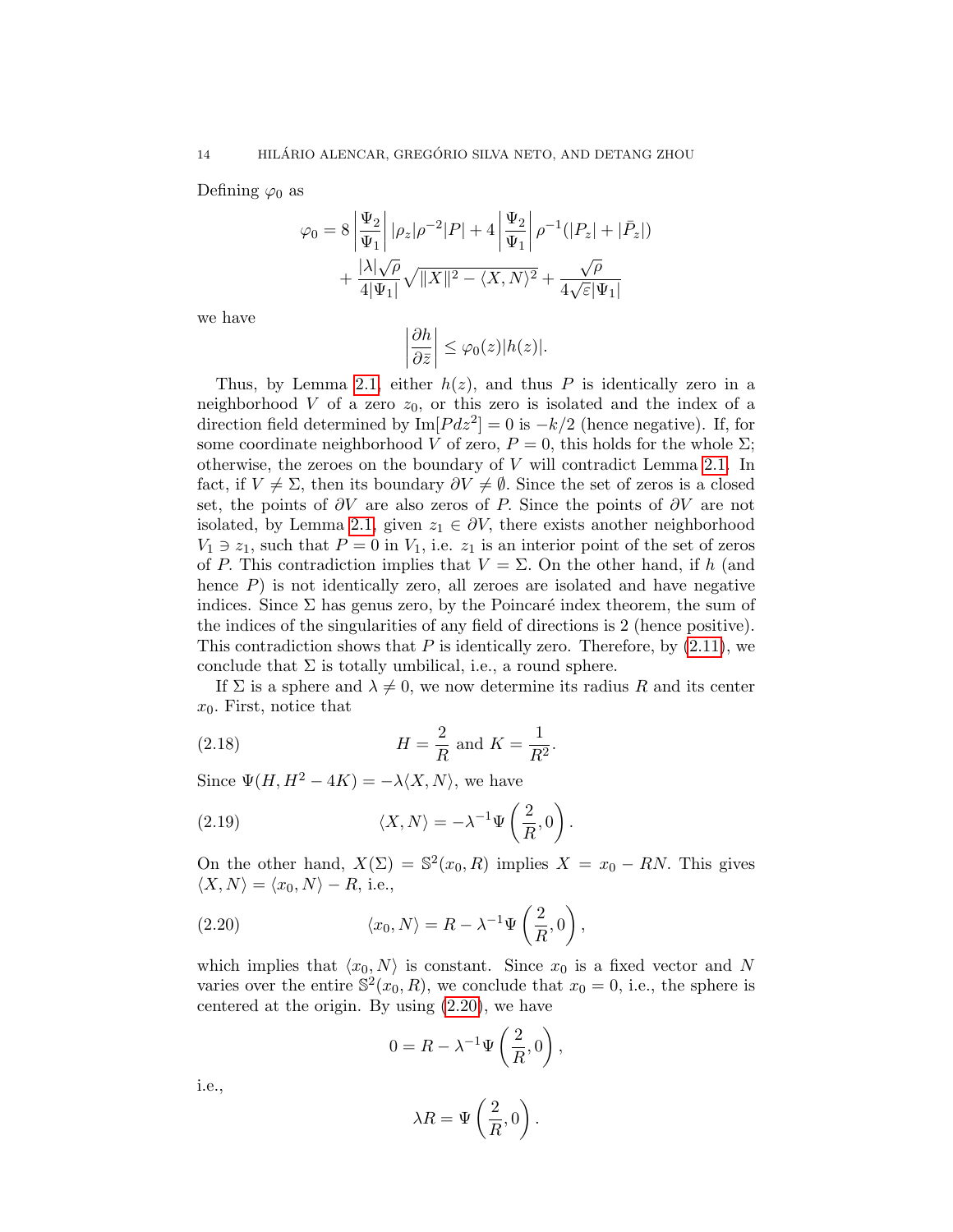In the case when  $\lambda = 0$ , then clearly the radius of the sphere satisfies  $\Psi\left(\frac{2}{R}\right)$  $(\frac{2}{R}, 0) = 0$ . Since the equation  $\Psi(H, H^2 - 4K) = 0$  is invariant by isometries of  $\mathbb{R}^3$ , the center of the sphere can be any point of  $\mathbb{R}^3$ .

Now we present the proofs of the corollaries presented in the introduction.

*Proof of Corollary [1.3.](#page-4-0)* Just notice that, differentiating  $(1.10)$  with respect to  $z$ ,

$$
\beta H^{\beta-1} H_z = -\lambda \langle X, N \rangle_z,
$$

i.e,

$$
H_z = -\lambda \beta^{-1} H^{1-\beta} \langle X, N \rangle_z.
$$

Thus, if  $\beta > 1$  we will need to assume that  $H \neq 0$ , but when  $\beta = \frac{m}{2n-1} \leq$  $1, m, n \in \mathbb{N}, 2n-1$  is odd number, this assumption is not necessary. The conclusion of the proof then follows, step by step, the proof of Theorem [1.1.](#page-1-2)

*Proof of Corollary [1.4.](#page-5-0)* Since by notations  $x_1 = H$ ,  $x_2 = H^2 - 4K \ge 0$ , then  $4K = H^2 - x_2$ . Therefore, we consider  $\Psi(x_1, x_2) = \left(\frac{x_1}{4} - \frac{x_2}{4x}\right)$  $\overline{4x_1}$  $\sqrt{\frac{m}{2n-1}}$ . Since

$$
\frac{\partial \Psi}{\partial x_1} = \frac{m}{2n-1} \left( \frac{x_1^2 - x_2}{4x_1} \right)^{\frac{m}{2n-1}-1} \left( \frac{1}{4} + \frac{x_2}{4x_1^2} \right)
$$

$$
= \frac{m}{2n-1} \left( \frac{4x_1}{x_1^2 - x_2} \right)^{1 - \frac{m}{2n-1}} \left( \frac{1}{4} + \frac{x_2}{4x_1^2} \right)
$$

we have, for  $\frac{m}{2n-1} \leq 1$ ,

$$
\frac{\partial \Psi}{\partial x_1} \neq 0 \iff H \neq 0.
$$

Notice that  $\frac{\partial \Psi}{\partial x_1}$  has a singularity at  $K = 0$ , but since we need only  $\left(\frac{\partial \Psi}{\partial x_1}\right)$  $\overline{\partial x_1}$  $\setminus^{-1}$ in the proof of Theorem [1.1,](#page-1-2) this singularity will be removable.

*Proof of Corollary [1.5.](#page-6-1)* Notice that  $4K = x_1^2 - x_2$ . We can take

$$
\Psi(x_1, x_2) = \left(\frac{x_1^2 - x_2}{4}\right)^{\alpha}
$$

in Theorem [1.1](#page-1-2) and observe that

$$
\frac{\partial \Psi}{\partial x_1} = \frac{\alpha x_1}{2} \left( \frac{x_1^2 - x_2}{4} \right)^{\alpha - 1} \neq 0,
$$

since  $\Sigma$  is convex.

 $\Box$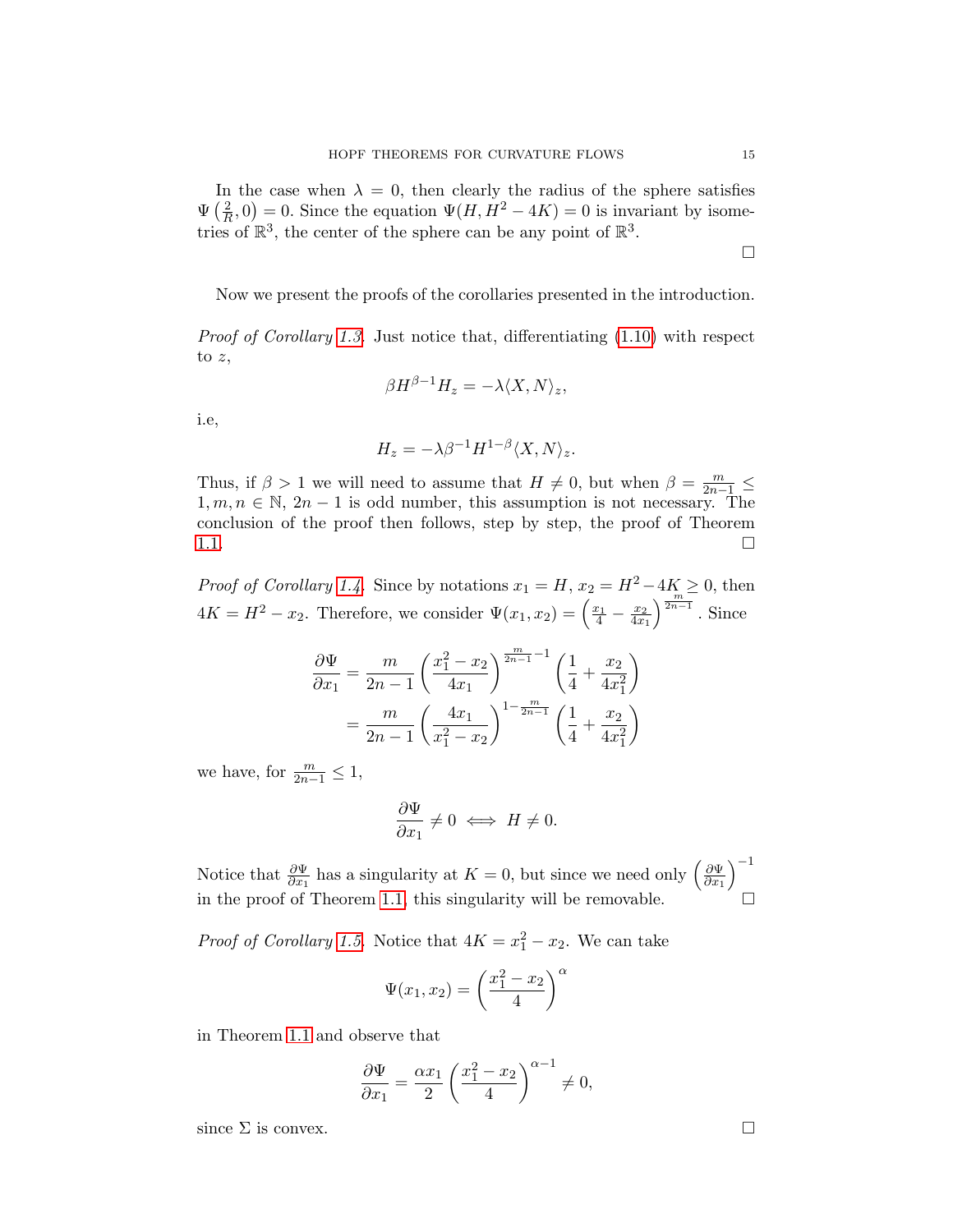## 3. Examples

<span id="page-15-0"></span>In this section we prove that hypothesis  $(1.6)$ , p. [2,](#page-1-1) of Theorem [1.1](#page-1-2) is necessary. Since the expression in [\(1.6\)](#page-1-1)

$$
K \le \frac{1}{4} [1 - \varepsilon \lambda^2 (\|X\|^2 - \langle X, N \rangle^2)] H^2
$$

is equivalent to

<span id="page-15-1"></span>
$$
\frac{|H|\sqrt{\|X\|^2-\langle X,N\rangle^2}}{\sqrt{H^2-4K}}\leq \frac{1}{|\lambda|\sqrt{\varepsilon}},
$$

the existence of a constant  $\varepsilon > 0$  such that [\(1.6\)](#page-1-1) holds is equivalent to the boundedness of

$$
(3.1) \qquad \qquad \frac{|H|\sqrt{\|X\|^2 - \langle X, N \rangle^2}}{\sqrt{H^2 - 4K}}.
$$

Notice that the only possibility for [\(3.1\)](#page-15-1) to be unbounded is at the umbilical points, provided  $H^2 - 4K = 0$  in these points.

We know that, if a rotational surface  $\Sigma$  intersects the axis of rotation orthogonally, then this intersection point is umbilical. If  $\Sigma$  is a rotational surface of genus zero, then there are two of these points. The aim of this section is to show that, if there exists any non spherical rotational surface satisfying

$$
\Psi(H, H^2 - 4K) = -\lambda \langle X, N \rangle
$$

which intersects the rotation axis orthogonally, then  $(3.1)$  is unbounded in the neighborhood of these umbilical points. Here we will assume that  $\Psi$  is homogeneous of degree  $\beta \in \mathbb{R}$ , i.e.,  $\overline{\Psi}(ax_1, a^2x_2) = a^{\beta} \Psi(x_1, x_2), a > 0$ , and ∂Ψ  $\frac{\partial \Psi}{\partial x_1} \neq 0.$ 



FIGURE 1. Draft of the profile curve of the Drugan's genus zero self-shrinker of the mean curvature flow, see [\[21\]](#page-20-5). The surface is obtained by rotating the profile curve around the vertical axis. The intersection of the profile curve with the rotation axis gives two isolated umbilical points which do not satisfy the hypothesis [\(1.9\)](#page-3-0) of Corollary [1.2](#page-3-1)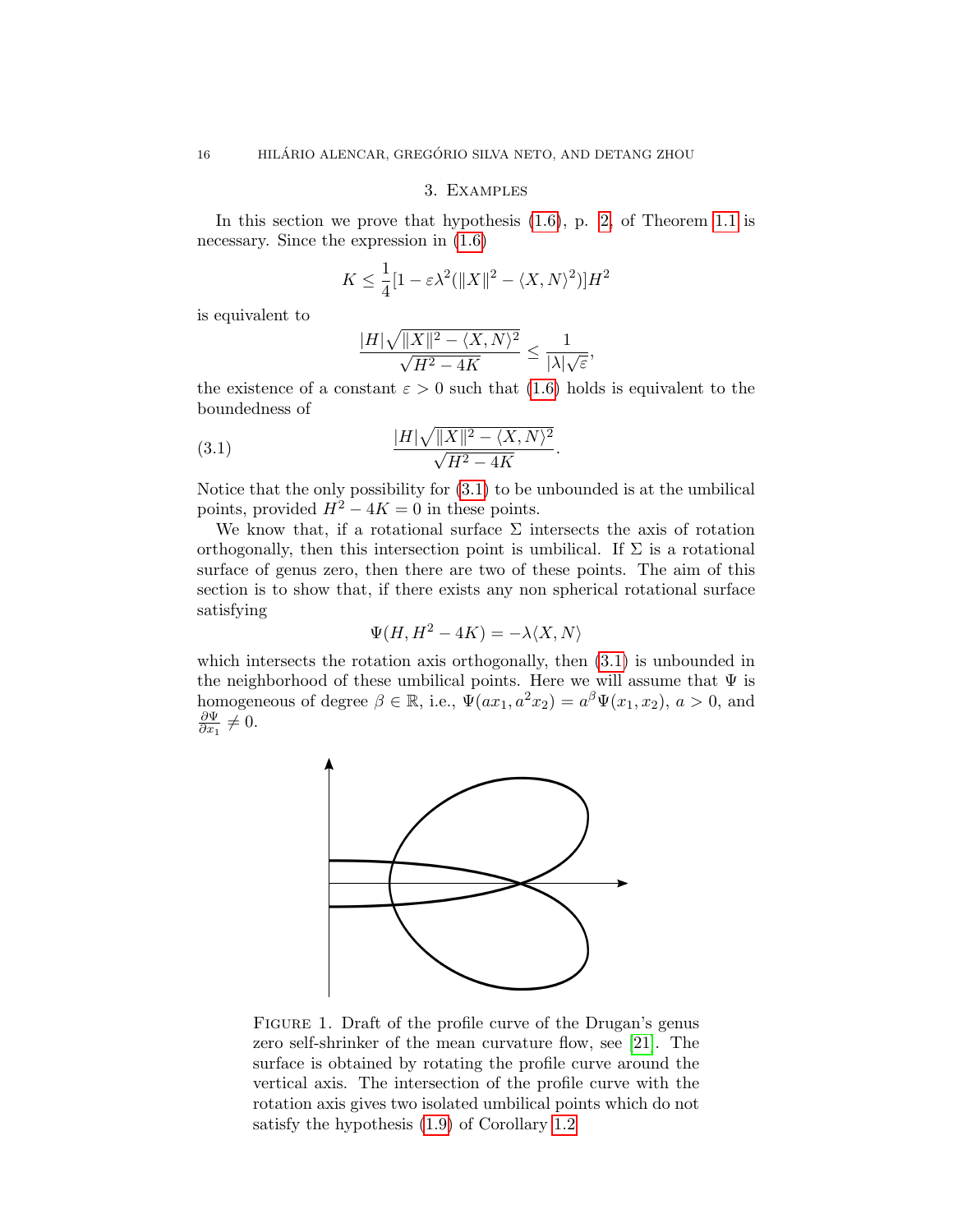In order to prove our claim let us recall some properties of rotational surfaces in  $\mathbb{R}^3$ . Let

$$
X(t, \theta) = (x(t)\cos\theta, x(t)\sin\theta, y(t))
$$

be a parametrization of a rotational surface, where  $t \in [0, \eta)$ ,  $\eta > 0$ , and  $\theta \in \mathbb{R}$ . The principal curvatures of  $\Sigma = X([0, \eta) \times \mathbb{R})$  are given by

$$
k_1(t) = \frac{-y'(t)}{x(t)\sqrt{(x'(t))^2 + (y'(t))^2}} \text{ and } k_2(t) = \frac{x''(t)y'(t) - x'(t)y''(t)}{((x'(t))^2 + (y'(t))^2)^{3/2}}.
$$

If the profile curve is a graph  $(x, \gamma(x))$ , then we have

$$
k_1(x) = \frac{-\gamma'(x)}{x\sqrt{1+(\gamma'(x))^2}}
$$
 and  $k_2(x) = \frac{-\gamma''(x)}{(1+(\gamma'(x))^2)^{3/2}}$ .

From now on, we will consider that the profile curve of  $\Sigma$  is locally a graph  $(x, \gamma(x))$  near the umbilical point  $x = 0$ . Next, we will find the expressions of [\(3.1\)](#page-15-1) in therms of  $\gamma$ . First, we have

$$
H = k_1 + k_2 = -\frac{1}{(1 + (\gamma'(x))^2)^{3/2}} \left[ \frac{\gamma'(x)}{x} (1 + (\gamma'(x))^2) + \gamma''(x) \right]
$$

and

$$
H^{2} - 4K = (k_{1} - k_{2})^{2} = \frac{1}{(1 + (\gamma'(x))^{2})^{3}} \left[ \frac{\gamma'(x)}{x} (1 + (\gamma'(x))^{2}) - \gamma''(x) \right]^{2}.
$$

Since the inward unit normal N of  $\Sigma$  is given by

$$
N = \frac{1}{\sqrt{1 + (\gamma'(x))^2}} (\gamma'(x) \cos \theta, \gamma'(x) \sin \theta, -1),
$$

we have

$$
||X||^2 - \langle X, N \rangle^2 = x^2 + (\gamma(x))^2 - \frac{(x\gamma'(x) - \gamma(x))^2}{1 + (\gamma'(x))^2}
$$
  
= 
$$
\frac{(x + \gamma(x)\gamma'(x))^2}{1 + (\gamma'(x))^2}.
$$

Therefore (3.2)

<span id="page-16-0"></span>
$$
\frac{|H|\sqrt{\|X\|^2 - \langle X, N \rangle^2}}{\sqrt{H^2 - 4K}} = \frac{\left| \frac{\gamma'(x)}{x} (1 + (\gamma'(x))^2) + \gamma''(x) \right| |x + \gamma(x)\gamma'(x)|}{\left| \frac{\gamma'(x)}{x} (1 + (\gamma'(x))^2) - \gamma''(x) \right| \sqrt{1 + (\gamma'(x))^2}}.
$$

In order to conclude our analysis, we will need the Taylor expansion of  $\gamma$  satisfying the initial condition  $\gamma(0) = b > 0$  and  $\gamma'(0) = 0$ . This second condition means that  $\Sigma$  intersects the rotation axis (the z axis) orthogonally. In our situation, equation [\(1.5\)](#page-1-3), p. [2,](#page-1-3) becomes

$$
\Psi\left(-\frac{\left[\frac{\gamma'(x)}{x}(1+(\gamma'(x))^2)+\gamma''(x)\right]}{(1+(\gamma'(x))^2)^{3/2}},\frac{\left[\frac{\gamma'(x)}{x}(1+(\gamma'(x))^2)-\gamma''(x)\right]^2}{(1+(\gamma'(x))^2)^3}\right)\right)
$$

$$
=-\lambda\frac{x\gamma'(x)-\gamma(x)}{\sqrt{1+(\gamma'(x))^2}}.
$$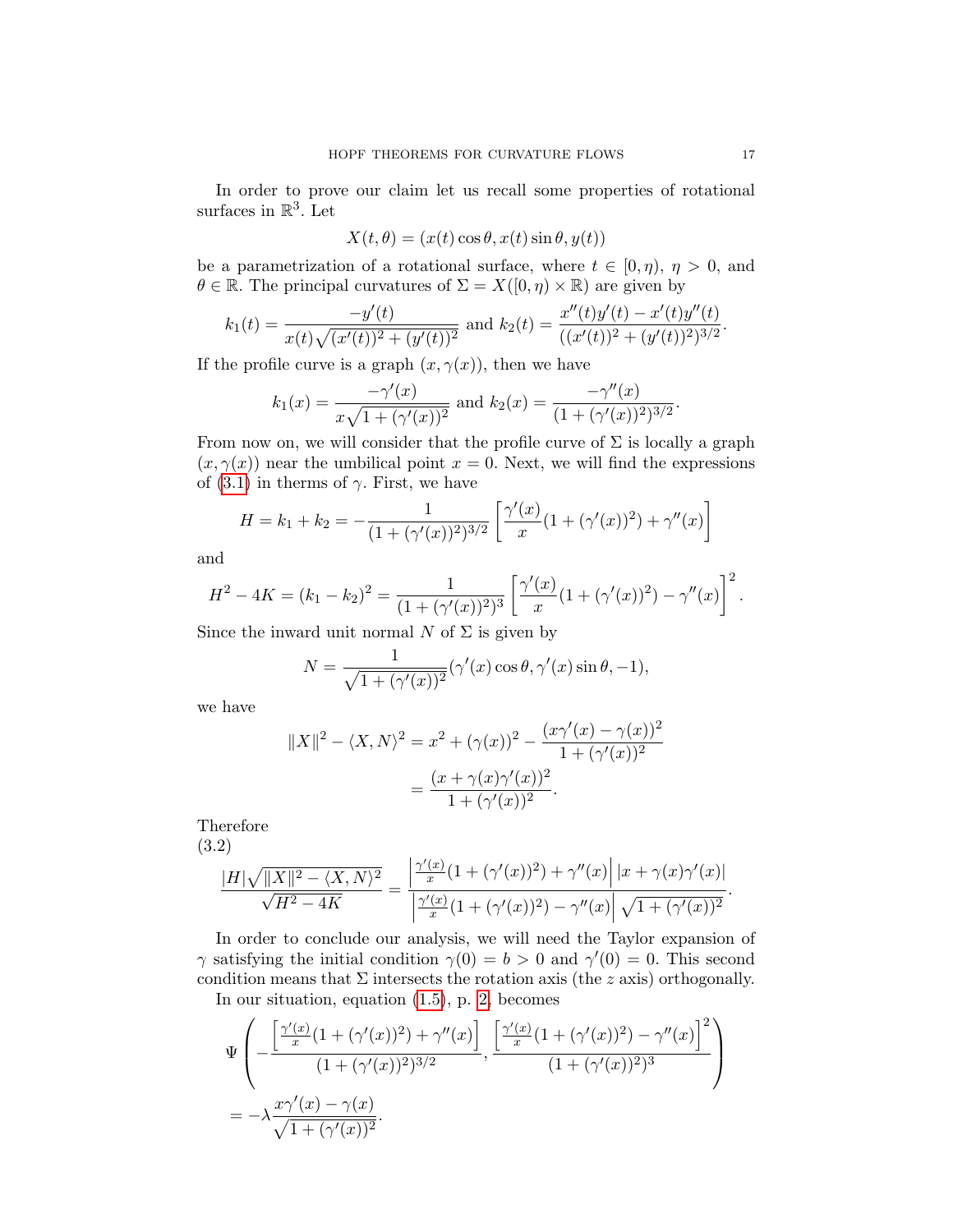Assuming that  $\Psi$  is homogeneous of degree  $\beta$ , i.e.,

$$
\Psi(ax_1, a^2x_2) = a^{\beta} \Psi(x_1, x_2),
$$

we have

<span id="page-17-0"></span>(3.3)  
\n
$$
\frac{\Psi\left(-\frac{\gamma'(x)}{x}(1+(\gamma'(x))^2) - \gamma''(x), \left[\frac{\gamma'(x)}{x}(1+(\gamma'(x))^2) - \gamma''(x)\right]^2\right)}{(1+(\gamma'(x))^2)^{3\beta/2}}
$$
\n
$$
= -\lambda \frac{x\gamma'(x) - \gamma(x)}{\sqrt{1+(\gamma'(x))^2}}.
$$

Notice that, since  $\lim_{x\to 0^+} \frac{\gamma'(x)}{x} = \gamma''(0)$ , equation [\(3.3\)](#page-17-0) is not singular at  $x = 0.$ 

**Proposition 3.1.** Let  $\gamma(x)$  be the solution of [\(3.3\)](#page-17-0) with the initial conditions  $\gamma(0) = b > 0$  and  $\gamma'(0) = 0$ , where we assume that  $\Psi$  is homogeneous of degree  $\beta$  and  $\frac{\partial \Psi}{\partial x_1} \neq 0$  in a neighborhood of  $x = 0$ . Then, near  $x = 0$ , we have

(3.4) 
$$
\gamma(x) = b + cx^2 + O(x^4),
$$

where  $c = -\frac{1}{4}$  $\frac{1}{4}\left(\frac{\lambda b}{\Psi(1,0)}\right)^{1/\beta}$  .

*Proof.* First, taking  $x \to 0^+$  in [\(3.3\)](#page-17-0), we obtain

<span id="page-17-3"></span>
$$
\Psi(-2\gamma''(0),0) = -\lambda b \implies (-2\gamma''(0))^{\beta} \Psi(1,0) = \lambda b,
$$

i.e.,

(3.5) 
$$
\gamma''(0) = -\frac{1}{2} \left( \frac{\lambda b}{\Psi(1,0)} \right)^{1/\beta} := 2c.
$$

Let

<span id="page-17-2"></span>
$$
\gamma(x) = b + cx^2 + a_3x^3 + a_4x^4 + O(x^5)
$$

be the Taylor expansion of  $\gamma(x)$  near  $x = 0$ . Therefore, we have

$$
\gamma'(x) = 2cx + 3a_3x^2 + 4a_4x^3 + O(x^4)
$$

and

$$
\gamma''(x) = 2c + 6a_3x + 12a_4x^2 + O(x^3).
$$

This implies

<span id="page-17-4"></span>
$$
(3.6)
$$
\n
$$
-\frac{\gamma'(x)}{x}(1+(\gamma'(x))^2) - \gamma''(x) = -(2c+3a_3x+4a_4x^2+O(x^3)) \times
$$
\n
$$
\times (1+4c^2x^2+O(x^3))
$$
\n
$$
-(2c+6a_3x+12a_4x^2+O(x^3))
$$
\n
$$
= -4c-9a_3x-8(c^3+2a_4)x^2+O(x^3),
$$

i.e.,

<span id="page-17-1"></span>(3.7) 
$$
\frac{\gamma'(x)}{x}(1+(\gamma'(x))^2) - \gamma''(x) = -3a_3x + 8(c^3 - a_4)x^2 + O(x^3),
$$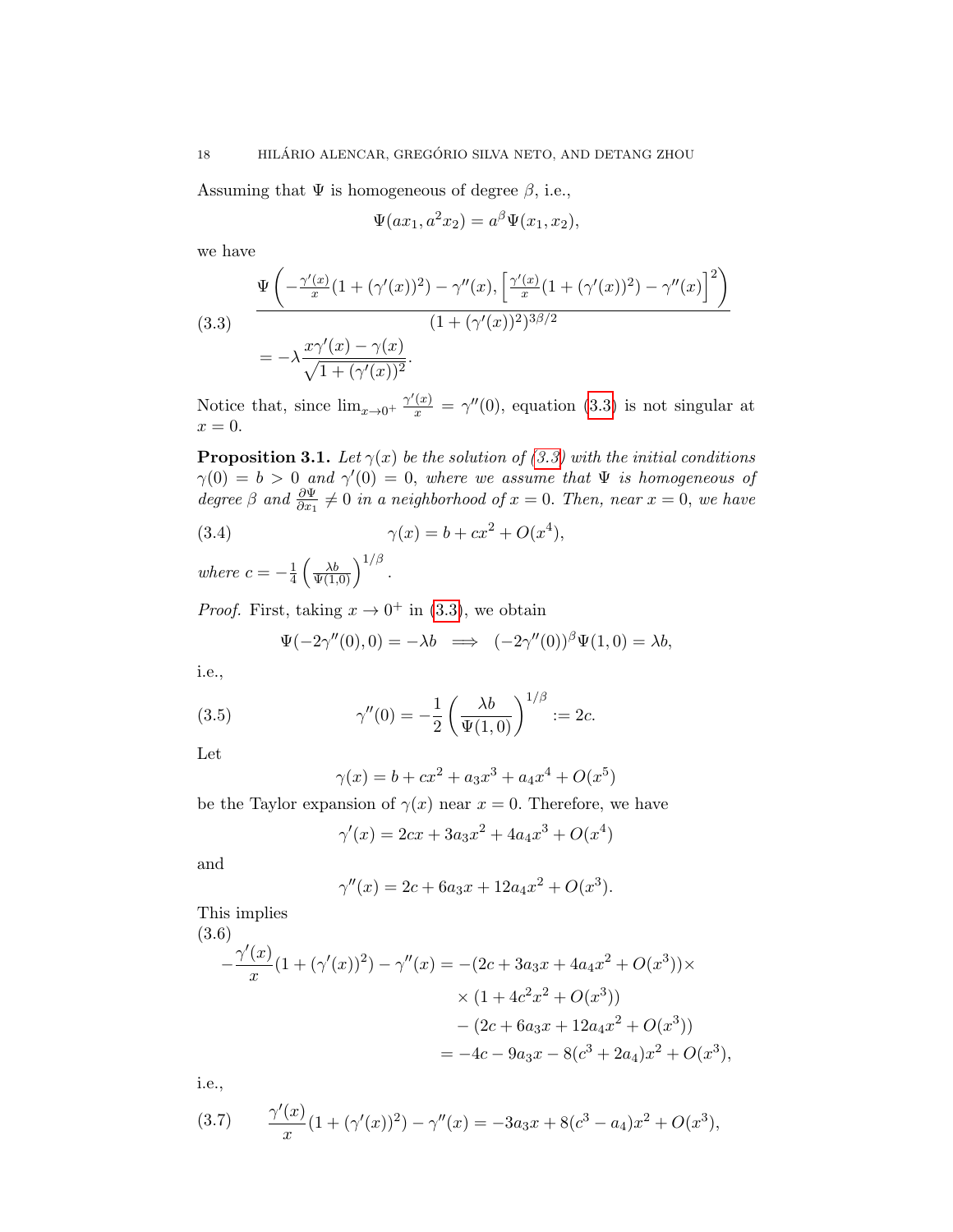and

<span id="page-18-0"></span>(3.8) 
$$
x\gamma'(x) - \gamma(x) = x(2cx + 3a_3x^2 + O(x^3)) - (b + cx^2 + O(x^3))
$$

$$
= -b + cx^2 + O(x^3).
$$

<span id="page-18-1"></span>Replacing (3.7) and (3.8) into (3.3), gives  
\n(3.9)  
\n
$$
\Psi \left( -4c - 9a_3x - 8(c^3 + 2a_4)x^2 + O(x^3), \left[ -3a_3x + 8(c^3 - a_4)x^2 + O(x^3) \right]^2 \right)
$$
\n
$$
= -\lambda \left( 1 + 4c^2x^2 + O(x^3) \right)^{\frac{3\beta - 1}{2}} \left( -b + cx^2 + O(x^3) \right)
$$

Taking the derivative in [\(3.9\)](#page-18-1),

$$
-\frac{\partial \Psi}{\partial x_1} \cdot (9a_3 + 16(c^3 + 2a_4)x + O(x^2)) + \frac{\partial \Psi}{\partial x_2} \cdot (18a_3^2x + O(x^2))
$$
  
=  $-\lambda \left(\frac{3\beta - 1}{2}\right) (1 + 4c^2x^2 + O(x^3))^{\frac{3}{2}(\beta - 1)} \times$   
 $\times (8c^2x + O(x^2))(-b + cx^2 + O(x^3))$   
 $-\lambda(1 + 4c^2x^2 + O(x^3))^{\frac{3\beta - 1}{2}}(2cx + O(x^2)).$ 

implies that, at  $x = 0$ ,

$$
-9a_3\frac{\partial\Psi}{\partial x_1} = 0 \implies a_3 = 0,
$$

since  $\frac{\partial \Psi}{\partial x_1} \neq 0$  at  $x = 0$  by hypothesis. Thus

(3.10) 
$$
\gamma(x) = b + cx^2 + a_4x^4 + O(x^5),
$$

where c is given by  $(3.5)$ .

The main result of the this section is the following

**Proposition 3.2.** Let  $\Sigma$  be a (piece of a) rotational surface of  $\mathbb{R}^3$  satisfying

$$
\Psi(H, H^2 - 4K) = -\lambda \langle X, N \rangle, \ \lambda \in \mathbb{R} \backslash \{0\},
$$

where  $\Psi$  satisfies  $\Psi(ax_1, a^2x_2) = a^{\beta} \Psi(x_1, x_2), \ a > 0, \ \beta \in \mathbb{R}, \ and \ \frac{\partial \Psi}{\partial x_1} \neq 0.$ If  $\Sigma$  intersects the axis of rotation orthogonally and is not a (piece of a) sphere centered at the origin, then

$$
\frac{|H|\sqrt{\|X\|^2-\langle X,N\rangle^2}}{\sqrt{H^2-4K}}
$$

is unbounded in a neighborhood of the umbilical point which intersects the axis of rotation.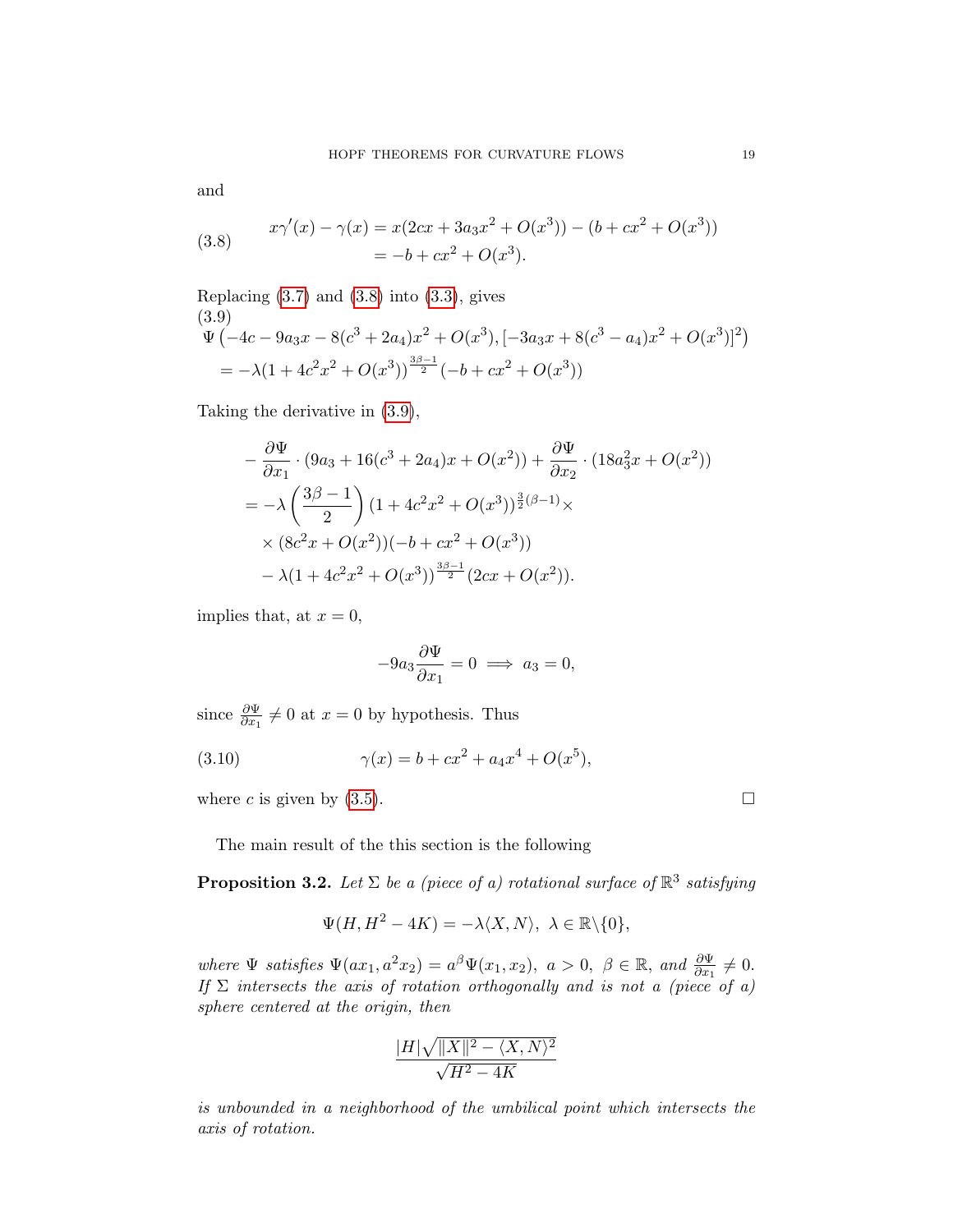Proof. By replacing [\(3.4\)](#page-17-3) in [\(3.2\)](#page-16-0) (in order to simplify the calculations we can use  $(3.6)$  and  $(3.7)$  for  $a_3 = 0$ , we have

$$
\frac{|H|\sqrt{\|X\|^2 - \langle X, N \rangle^2}}{\sqrt{H^2 - 4K}}
$$
\n
$$
= \frac{|4c + 8(c^3 + 2a_4)x^2 + O(x^3)||x + (b + cx^2 + O(x^4))(2cx + O(x^3))|}{|8(c^3 - a_4)x^2 + O(x^3)|\sqrt{1 + 4c^2x^2 + O(x^3)}}
$$
\n
$$
= \frac{|4c + 8(c^3 + 2a_4)x^2 + O(x^3)||1 + 2bc + O(x^2)|}{x|8(c^3 - a_4) + O(x)|\sqrt{1 + 4c^2x^2 + O(x^3)}}
$$
\n
$$
:= \frac{\tilde{F}(x)}{x},
$$

where  $\tilde{F}(0) = \frac{c(1+2bc)}{2(c^3-a_4)} \neq 0$  if and only if  $1+2bc \neq 0$ . But

$$
1 + 2bc = 0 \iff 1 = \frac{b}{2} \left( \frac{\lambda b}{\Psi(1,0)} \right)^{1/\beta},
$$

i.e.,

$$
b^{1+\frac{1}{\beta}} = \frac{2\Psi(1,0)^{\frac{1}{\beta}}}{\lambda^{\frac{1}{\beta}}}.
$$

On the other hand, the sphere centered at the origin and radius  $b$  satisfies

$$
\Psi\left(\frac{2}{b},0\right) = \lambda b \iff \left(\frac{2}{b}\right)^{\beta} \Psi(1,0) = \lambda b
$$

$$
\iff b^{1+\beta} = \frac{2^{\beta}}{\lambda} \Psi(1,0)
$$

$$
\iff b^{1+\frac{1}{\beta}} = \frac{2\Psi(1,0)^{\frac{1}{\beta}}}{\lambda^{\frac{1}{\beta}}}.
$$

Thus,  $\Sigma$  and  $\mathbb{S}^2(b)$  has a commom point at  $x=0$ . Since the profile curve of both surfaces has a horizontal tangent at  $x = 0$ , by the uniqueness theorem for ordinary differential equations, we conclude that  $\Sigma = \mathbb{S}^2(b)$  in a neighborhood of  $x = 0$ . Therefore, if  $\Sigma$  is not a sphere, then  $\tilde{F}(0) \neq 0$ . Thus, near zero,

$$
\frac{|H|\sqrt{\|X\|^2-\langle X,N\rangle^2}}{\sqrt{H^2-4K}}=\frac{\tilde{F}(x)}{x}
$$
 is unbounded.

#### **REFERENCES**

- <span id="page-19-2"></span>[1] Hilario Alencar, Manfredo do Carmo, and Renato Tribuzy, A theorem of Hopf and the Cauchy-Riemann inequality, Comm. Anal. Geom. 15 (2007), no. 2, 283–298. MR2344324
- <span id="page-19-0"></span>[2] Hilário Alencar, Gregório Silva Neto, and Detang Zhou, Hopf type Theorem for Self-Shrinkers, Preprint. ArXiv:2003.04846 (2020).
- <span id="page-19-1"></span>[3] Koichi Anada, Contraction of surfaces by harmonic mean curvature flows and nonuniqueness of their self similar solutions, Calc. Var. Partial Differential Equations 12 (2001), no. 2, 109–116, DOI 10.1007/PL00009908. MR1821233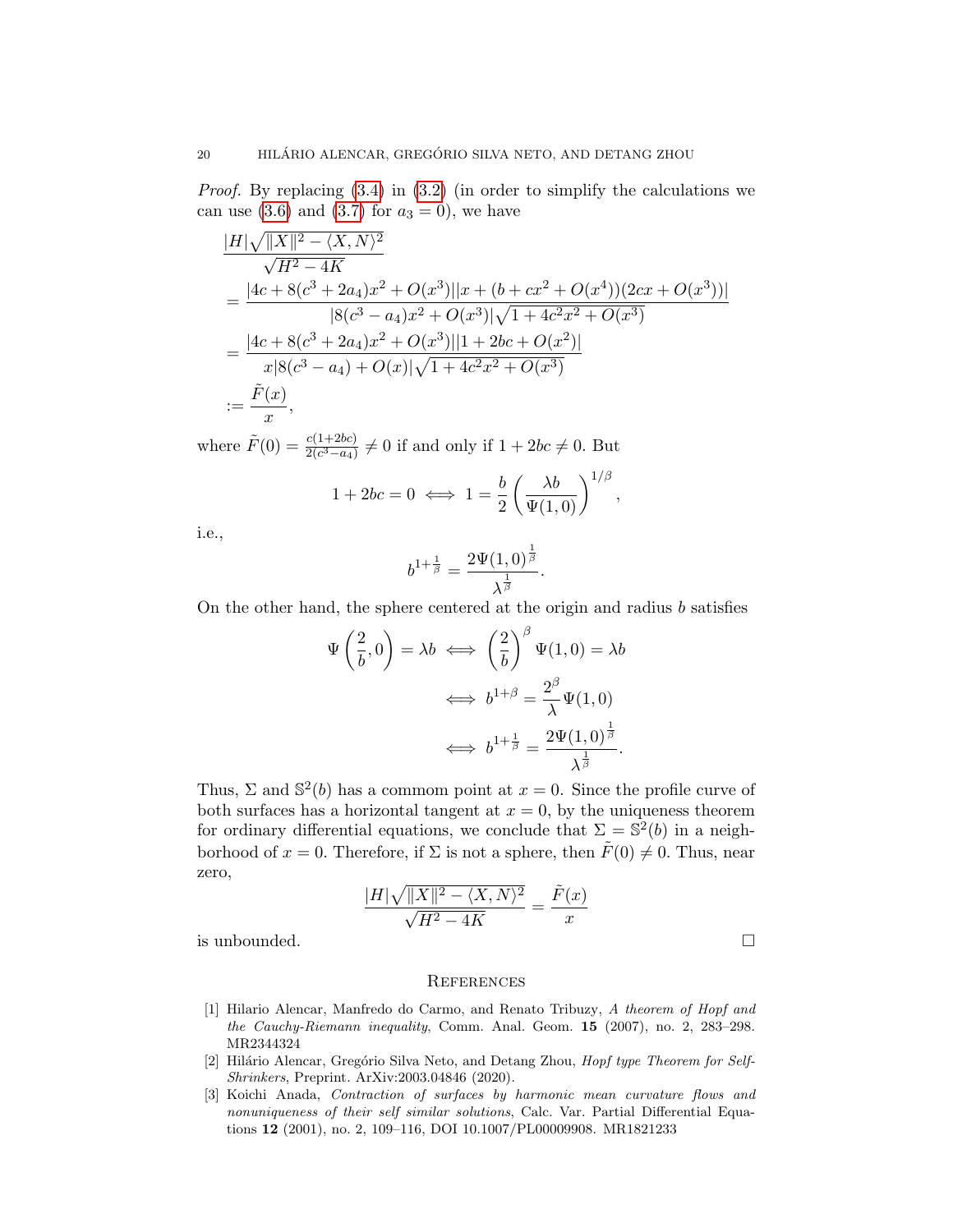- <span id="page-20-10"></span>[4] Koichi Anada and Masayoshi Tsutsumi, Stability of solutions of nonlinear parabolic equations for harmonic mean curvature flows, Nonlinear Anal. 51 (2002), no. 2, Ser. A: Theory Methods, 305–319, DOI 10.1016/S0362-546X(01)00832-X. MR1918346
- <span id="page-20-0"></span>[5] Ben Andrews, Contraction of convex hypersurfaces in Euclidean space, Calc. Var. Partial Differential Equations 2 (1994), no. 2, 151–171, DOI 10.1007/BF01191340. MR1385524
- <span id="page-20-1"></span>[6] , Contraction of convex hypersurfaces in Riemannian spaces, J. Differential Geom. 39 (1994), no. 2, 407–431. MR1267897
- <span id="page-20-13"></span>[7]  $\ldots$ , Contraction of convex hypersurfaces by their affine normal, J. Differential Geom. 43 (1996), no. 2, 207–230. MR1424425
- <span id="page-20-15"></span>[8]  $\qquad \qquad$ , Motion of hypersurfaces by Gauss curvature, Pacific J. Math. 195 (2000), no. 1, 1–34, DOI 10.2140/pjm.2000.195.1. MR1781612
- <span id="page-20-2"></span>[9]  $\qquad \qquad$ , Pinching estimates and motion of hypersurfaces by curvature functions, J. Reine Angew. Math. 608 (2007), 17–33, DOI 10.1515/CRELLE.2007.051. MR2339467
- <span id="page-20-3"></span>[10] , Moving surfaces by non-concave curvature functions, Calc. Var. Partial Differential Equations 39 (2010), no. 3-4, 649–657, DOI 10.1007/s00526-010-0329-z. MR2729317
- <span id="page-20-16"></span>[11] Ben Andrews, Pengfei Guan, and Lei Ni, Flow by powers of the Gauss curvature, Adv. Math. 299 (2016), 174–201, DOI 10.1016/j.aim.2016.05.008. MR3519467
- <span id="page-20-17"></span>[12] Simon Brendle, Kyeongsu Choi, and Panagiota Daskalopoulos, Asymptotic behavior of flows by powers of the Gaussian curvature, Acta Math. 219 (2017), no. 1, 1–16, DOI 10.4310/ACTA.2017.v219.n1.a1. MR3765656
- <span id="page-20-20"></span>[13] Torsten Carleman, Sue les systémes linèaires aux dérivées partielles su primier ordre  $\dot{a}$  deux variables, Comptes Rendus de A. S. Paris 197 (1933), 471–474.
- <span id="page-20-14"></span>[14] Eugenio Calabi, Complete affine hyperspheres. I, Symposia Mathematica, Vol. X (Convegno di Geometria Differenziale, INDAM, Rome, 1971), Academic Press, London, 1972, pp. 19–38. MR0365607
- <span id="page-20-7"></span>[15] M. C. Caputo and P. Daskalopoulos, Highly degenerate harmonic mean curvature flow, Calc. Var. Partial Differential Equations 35 (2009), no. 3, 365–384, DOI 10.1007/s00526-008-0209-y. MR2481830
- <span id="page-20-4"></span>[16] Shiing-shen Chern, On special W-surfaces, Proc. Amer. Math. Soc. 6 (1955), 783–786, DOI 10.2307/2032934. MR0074857
- <span id="page-20-12"></span>[17] Bennett Chow, Deforming convex hypersurfaces by the nth root of the Gaussian curvature, J. Differential Geom. 22 (1985), no. 1, 117-138. MR826427
- <span id="page-20-9"></span>[18] Panagiota Daskalopoulos and Richard Hamilton, Harmonic mean curvature flow on surfaces of negative Gaussian curvature, Comm. Anal. Geom. 14 (2006), no. 5, 907– 943. MR2287150
- <span id="page-20-8"></span>[19] Panagiota Daskalopoulos and Natasa Sesum, The harmonic mean curvature flow of nonconvex surfaces in  $\mathbb{R}^3$ , Calc. Var. Partial Differential Equations 37 (2010), no. 1-2, 187–215, DOI 10.1007/s00526-009-0258-x. MR2564404
- <span id="page-20-6"></span>[20] Sabine Dieter, Nonlinear degenerate curvature flows for weakly convex hypersurfaces, Calc. Var. Partial Differential Equations 22 (2005), no. 2, 229–251, DOI 10.1007/s00526-004-0279-4. MR2106768
- <span id="page-20-5"></span>[21] Gregory Drugan, An immersed  $S^2$  self-shrinker, Trans. Amer. Math. Soc. 367 (2015), no. 5, 3139–3159, DOI 10.1090/S0002-9947-2014-06051-0. MR3314804
- <span id="page-20-18"></span>[22] Jost-Hinrich Eschenburg and Renato Tribuzy, Conformal mapping of surfaces and Cauchy-Riemann inequalities, International Centre for Theoretical Physics (1987), 1–24.
- <span id="page-20-19"></span>[23] J.-H. Eschenburg and R. Tribuzy, Conformal mappings of surfaces and Cauchy-Riemann inequalities, Differential geometry, Pitman Monogr. Surveys Pure Appl. Math., vol. 52, Longman Sci. Tech., Harlow, 1991, pp. 149–170. MR1173039
- <span id="page-20-11"></span>[24] William J. Firey, Shapes of worn stones, Mathematika 21 (1974), 1–11, DOI 10.1112/S0025579300005714. MR362045